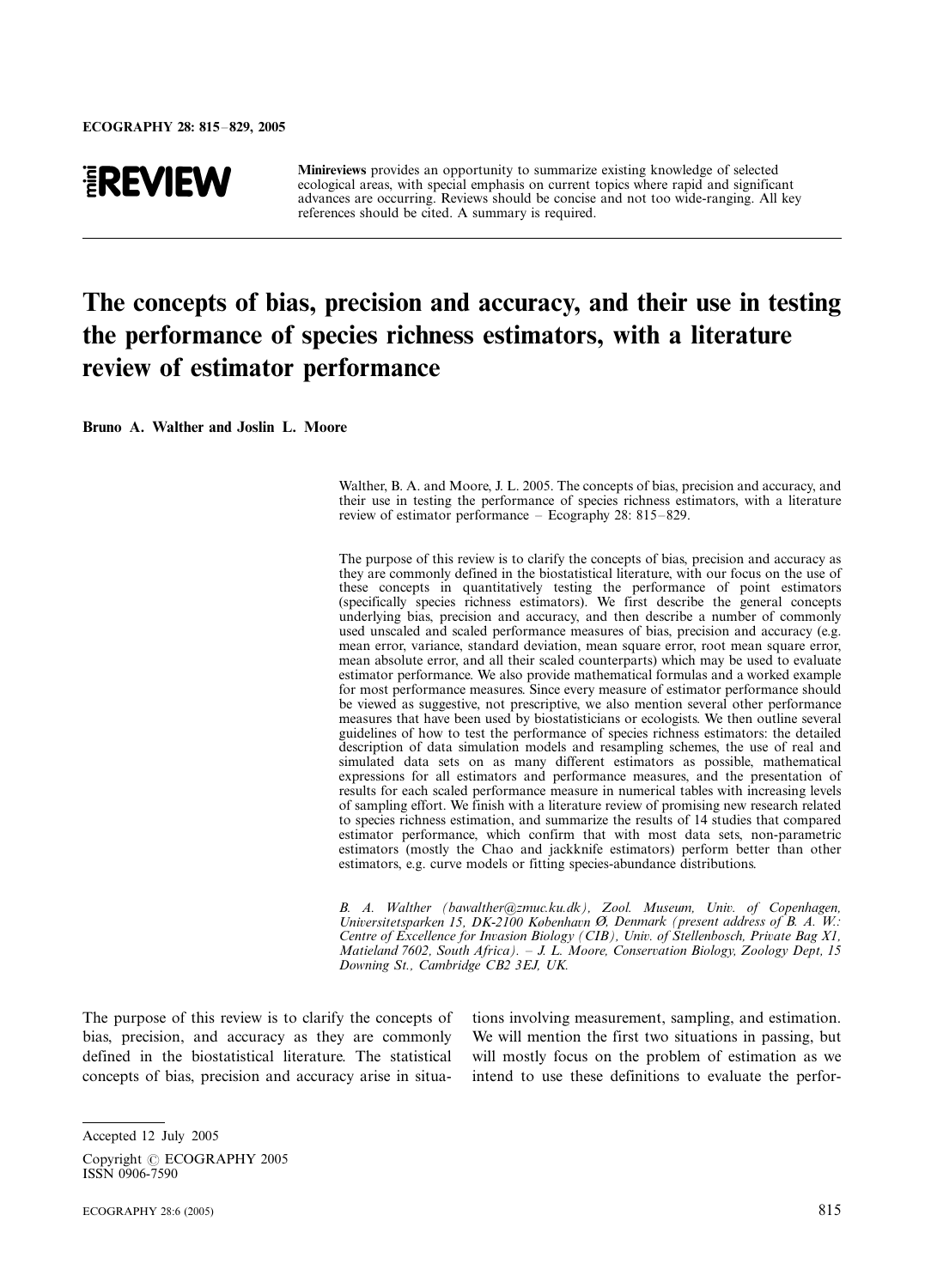mance of statistical estimation methods (also called estimators). For example, species richness estimators try to estimate the true or total species richness from an incomplete sample of a biological community. We will use species richness estimators as an example to show how to evaluate the performance of estimators according to their bias, precision and accuracy given some sample data. Species richness estimators belong to the class of point estimators which are trying to estimate the exact value of some population parameter (e.g. species richness, or population size). Interval estimators, on the other hand, try to estimate confidence intervals for a parameter. We do not deal with interval estimators here, but mention them briefly below.

Given some sample data, a point estimator will yield some estimate of the parameter. For example, Fig. 1 shows an estimate (open circle) that misses the true value of zero by five units. With just a single estimate, it is impossible to tell what the reason for this error is. However, if further estimates (filled circles) are calculated using different sample data, we may hypothesize the main cause for the error of the first data point. Figure 1a illustrates the case when systematic error is the main cause while Figure 1b illustrates the case when random error is the main cause. In this case, we assume that both types of error are due to the estimator itself. Of course, systematic and random error may have other causes related to measurement and sampling, some of which we will mention below.

# Bias

The term bias refers to several statistical issues that may be classified as measurement, sampling, and estimation



Fig. 1. Examples of (a) systematic error and (b) random error. In this hypothetical example, the true value is assumed to be zero. Note that the values on the vertical axis are presented only for graphical reasons.

bias (Kotz and Johnson 1982–1988). In measurement or sampling situations, bias is "the difference between a population mean of the measurements or test results and an accepted reference or true value'' (Bainbridge 1985). Therefore, bias leads to an under- or overestimate of the true value. Measurement bias is mainly due to faulty measuring devices or procedures. Therefore, measurement bias usually does not disappear with increased sampling effort, as all measurements are systematically biased away from the true value (Kotz and Johnson 1982–1988, West 1999, Debanne 2000). Sampling bias is due to unrepresentative sampling of the target population. This kind of bias does not disappear with increasing sampling effort either. For example, measuring more and more females will not give an unbiased estimate of the male population, or vice versa. Estimation bias is also called systematic error (Fig. 1a), and it refers to an estimation method for which the average of repeated estimates deviates from the true value (West 1999). Thus, estimation bias is due to the estimator itself being biased. However, estimation bias should decrease with increasing sampling effort, as this is one of the desirable characteristics of an estimator. For example, the observed number of species is a negatively biased estimator of the total species richness whose bias decreases with increasing sampling effort (Fig. 2). Below, we are only concerned with estimation bias.

# Precision

Random error (Fig. 1b) is also called variability or variance, but it is also often defined as the opposite, namely precision, referring to the absence of random error. Unlike bias, its magnitude is only dependent on the estimated (or observed) values and is completely independent of the true value. Precision is thus a measure of ''the statistical variance of an estimation procedure'' (West 1999) or, in sampling situations, the ''spread of the data ... attributable to the statistical variability present in the sample'' (Debanne 2000). In measurement situations, precision arises from the variance produced by the measurement device or procedure. The total variance then arises from the variability generated by measurement error, sample variation and estimation variance. For example, the precision of measurements of a continuous variable depends on the resolution of the measuring device. The resolution of a measuring device is defined as the smallest distance over which it is possible for a value to change (Jones 1997), and the smaller this distance, the greater the variance the measuring device can detect. For example, if the resolution of the measuring device is very coarse, it will each time return exactly equal measurements of a fixed object, and precision will be zero, but if the resolution is sufficiently fine, precision will be greater than zero.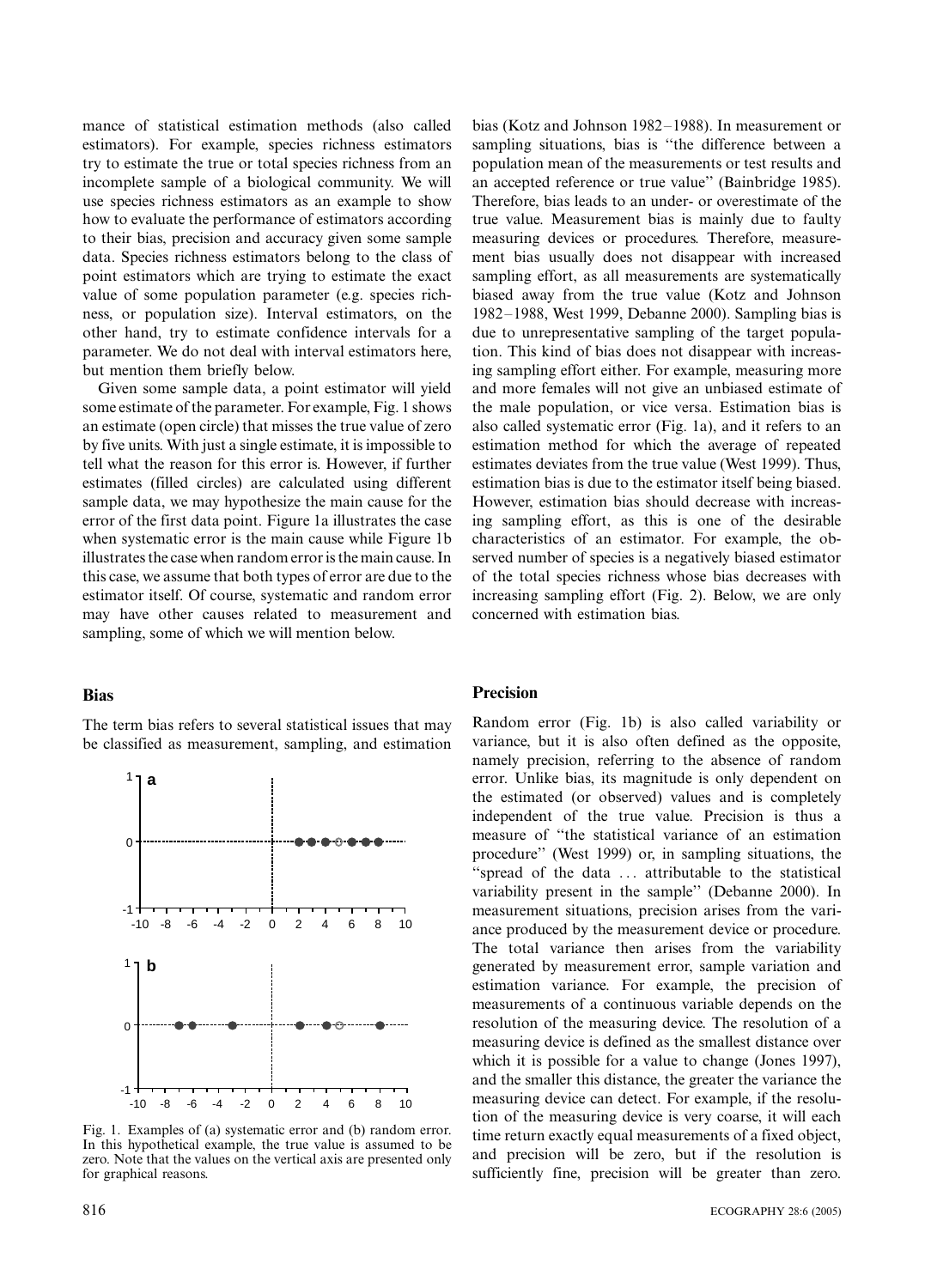

Fig. 2. Example of the bias and precision associated with two species richness estimators. The total species richness is assumed to be 24 species (example taken from Walther and Martin 2001). As sampling effort increases, the mean of the observed species richness (open circles) and the mean of the first-order jackknife estimator (closed circles) are approaching the total species richness asymptote. Standard deviations around the mean are represented by open (observed species richness) and closed (first-order jackknife estimator) triangles, respectively. Means and standard deviations were calculated from 1000 estimates derived from 1000 runs of randomized sampling order using the program EstimateS (Colwell 2000). For example, the difference between the mean of the first-order jackknife estimator and the total species richness is a measure of the bias of the first-order jackknife estimator, and the standard deviation of the first-order jackknife estimator is a measure of the precision of the firstorder jackknife estimator.

The significant figures of reported measurements should reflect the precision of these measurements (Kotz and Johnson 1982-1988).

#### Accuracy

Bias and precision combine to define the performance of an estimator. The more biased and the less precise an estimator is, the worse its overall ability to make an accurate point estimation. Accuracy is thus defined as the overall distance between estimated (or observed) values and the true value (Bainbridge 1985, Zar 1996, Jones 1997, Krebs 1999). There are different mathematical definitions of this distance (see below), and some explicitly combine bias and precision in their mathematical definitions.

Bias, precision and accuracy, as defined above, are qualitative concepts. To quantify the performance of estimators, we now need quantitative measures that can tell us what the estimated bias, the estimated precision and the estimated accuracy of an estimator is. These estimated measures are point estimates of these qualitative concepts, using data to calculate them. For example, because the concept of accuracy incorporates the concept of bias, estimating bias and accuracy (but not precision) in a real-world situation is dependent on actually knowing (or at least guessing at) the true value of the population parameter (e.g. total species richness; see section Determining total species richness below). Below, we first introduce various bias, precision and accuracy measures (providing formulas for each of these performance measures in Table 1), and then illustrate their use in Table 2 with a worked example using some of the data presented in Fig. 2.

#### Unscaled performance measures

Definitions are as follows: let A be the asymptotic or total species richness (the ''true value'' which is a constant for any community defined in time and space, but may be different for different communities),  $E_i$  be the estimated species richness for the j<sup>th</sup> sample, and n be the number of samples. In the following we assume that all estimates have been calculated for the same community, so that A is a constant. Later, we discuss how to scale performance measures so that performance measures can be used to compare performance across communities in which A is not a constant.

#### Bias measures

A good estimator should be unbiased, so that an even distribution of under- and overestimates leads to an overall bias of zero (Kotz and Johnson 1982-1988, Stuart and Ord 1991). Bias measures typically take into account the difference between the estimated and the total species richness.

1) One common bias measure called mean error (ME) is the mean of all differences between the estimated values and the true value (Table 1; e.g. Zelmer and Esch 1999). It indicates whether the estimator consistently under- or overestimates the total species richness. This measure has also been called mean deviation (MD) (Palmer 1990, 1991), mean difference (Rosenberg et al. 1995), mean bias (Pledger 2000) or bias (Hellmann and Fowler 1999, Foggo et al. 2003a, b).

2) Another simple bias measure is the percentage of estimates that overestimates the total species richness A (Palmer 1990, 1991, Walther and Morand 1998, Chiarucci et al. 2001, 2003, Foggo et al. 2003b, Melo et al. 2003). In this case, an unbiased estimator should return 50% overestimates and 50% underestimates.

#### Precision measures

A good estimator should be precise, so that its estimates show little variation (Kotz and Johnson 1982-1988, Stuart and Ord 1991). Generally, the precision of an estimator increases linearly with the square root of the sampling effort (Marriott 1990). In principle, any measure of the variability of the estimates themselves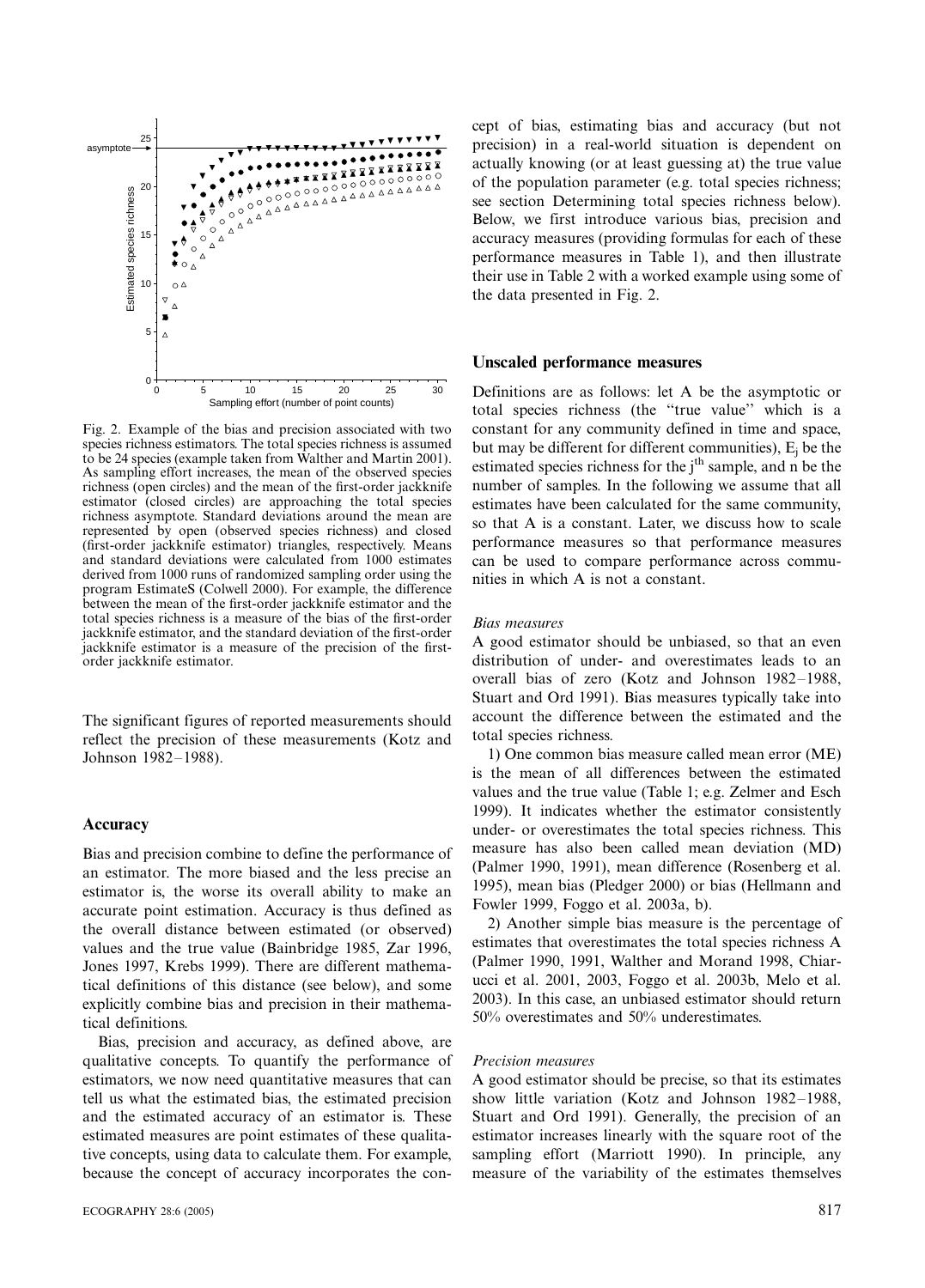Table 1. Performance measures of bias, precision, and accuracy. Full names for the abbreviations of performance measures are given in the text. A is the asymptotic or total species richness,  $E_j$  is the estimated species number of samples.  $\Sigma$  denotes the summation formula.

| Measure  | <b>Bias</b>                                   | Precision                                                                          | Accuracy                                                            |
|----------|-----------------------------------------------|------------------------------------------------------------------------------------|---------------------------------------------------------------------|
|          |                                               |                                                                                    |                                                                     |
| Unscaled | $ME = \frac{1}{n} \sum_{j=1}^{n} (E_j - A)$   | $\text{Var}^{1)} = \frac{1}{n} \sum_{j=1}^{n} (\text{E}_{j} - \bar{\text{E}})^{2}$ | $MSE = \frac{1}{n} \sum_{j=1}^{n} (E_j - A)^2$                      |
|          |                                               | $SD = \sqrt{\frac{1}{n} \sum_{j=1}^{n} (E_j - \bar{E})^2}$                         | $RMSE = \sqrt{\frac{1}{n} \sum_{j=1}^{n} (E_j - A)^2}$              |
|          |                                               |                                                                                    | $MAE = \frac{1}{n} \sum_{j=1}^{n}  E_j - A $                        |
| Scaled   | $SME = \frac{1}{4n} \sum_{j=1}^{n} (E_j - A)$ | $CV = 100SD/\bar{E}$                                                               | $SMSE = \frac{1}{\Lambda^2 n} \sum_{j=1}^{n} (E_j - A)^2$           |
|          | $PAR = \frac{1}{n} \sum_{j=1}^{n} (100E_j/A)$ |                                                                                    | $SRMSE = \frac{1}{A} \sqrt{\frac{1}{n} \sum_{j=1}^{n} (E_j - A)^2}$ |
|          | Absolute values SME or PAR                    |                                                                                    | $SMAE = \frac{1}{\Lambda_n} \sum_{j=1}^n  E_j - A $                 |

 $<sup>1</sup>$  Note that we here use the biased estimate of variance because when calculating MSE, the bias in this estimate is exactly balanced</sup> by the bias generated using the bias measure provided. If calculating variance estimates for other purposes, we recommend using the unbiased variance estimate  $Var = \frac{1}{2}$  $\frac{1}{n-1}\sum_{j=1}^{n}(E_j-\bar{E})^2$ .

can be used as a precision measure. However, typically, one of the following measures is used.

Table 2. A worked example illustrating the calculation of performance measures for two estimators (the observed species richness and the first-order jackknife estimator presented in Fig. 2). For ease of calculation, we picked only the first 10 estimates produced during the first 10 runs for each estimator at sample 30 (the highest sampling effort depicted in Fig. 2). The estimates are (presented in ascending order) 18, 19, 20, 20, 20, 20, 20, 20, 21, and 23 for observed species richness and 21.01, 21.59, 22.21, 23.53, 23.87, 23.96, 24.06, 24.69, 24.84, and 25.42 for the firstorder jackknife estimator. The resulting values of the bias, precision, and accuracy measures, both unscaled and scaled (see Table 1), are presented below.

| Concept           | Measure      | Observed<br>species<br>richness | First-order<br>jackknife |
|-------------------|--------------|---------------------------------|--------------------------|
| Unscaled measures |              |                                 |                          |
| <b>Bias</b>       | ME.          | $-3.900$                        | $-0.482$                 |
| Precision         | Var          | 1.490                           | 1.907                    |
|                   | SD           | 1.221                           | 1.381                    |
| Accuracy          | MSE          | 16.700                          | 2.139                    |
|                   | <b>RMSE</b>  | 4.086                           | 1.463                    |
|                   | MAE          | 3.900                           | 1.084                    |
| Scaled measures   |              |                                 |                          |
| <b>Bias</b>       | <b>SME</b>   | $-0.163$                        | $-0.020$                 |
|                   | PAR          | 83.750                          | 97.992                   |
| Precision         | CV           | 6.073                           | 5.872                    |
| Accuracy          | <b>SMSE</b>  | 0.029                           | 0.004                    |
|                   | <b>SRMSE</b> | 0.170                           | 0.061                    |
|                   | SMAE         | 0.163                           | 0.045                    |
|                   |              |                                 |                          |

1) The most common precision measure is the variance (Table 1; e.g. Hellmann and Fowler 1999, Foggo et al. 2003a, b). The variance is useful as it can be combined with the mean error to measure accuracy (see below).

2) Another precision measure is the standard deviation (SD) (Table 1). For example, Baltanás' (1992) calculated the standard deviation of his bias measure PAR (see below), and Brose et al. (2003) and Melo et al. (2003) used a similar approach. Closely related to the variance, the advantage of the standard deviation is that it is on the same scale as the mean and is thus directly comparable.

3) A very simple precision measure is the range (Tietjen 1986). However, it is of essentially no use in this context because it increases with sample size (Sokal and Rohlf 1995). On the other hand, the inter-quartile or semi-interquartile range (the difference between the 25 and 75% quartile) is less sensitive to sample size and may thus be used as a more robust precision measure (Sokal and Rohlf 1995, Gould and Pollock 1997, Peterson and Slade 1998).

It is important to note that the calculation of precision measures does not require knowledge of the true value (in this case, the total species richness A). Therefore, precision measures alone cannot evaluate estimator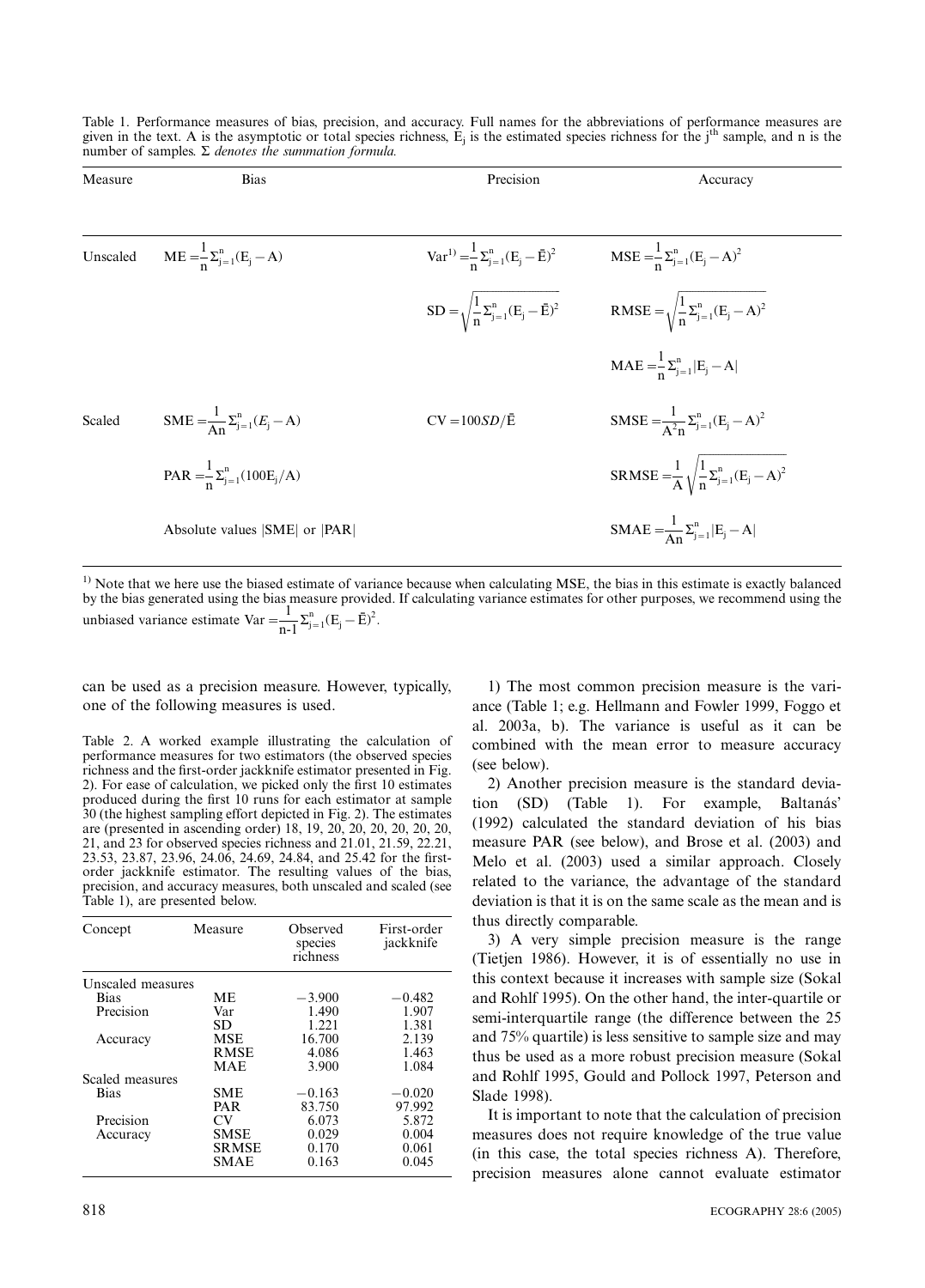performance. For example, Chazdon et al. (1998) and Longino et al. (2002) suggested that an estimator should remain stable as sample size increases. However, this is just another way of suggesting to measure the precision of the estimates. Therefore, while ''stability'' is a quality an estimator should have with increasing sample size, it alone does not guarantee the accuracy of the estimator as it does not consider bias.

### Accuracy measures

A good estimator should be accurate, so that its estimates are as close to the true value as possible (Kotz and Johnson  $1982-1988$ , Stuart and Ord 1991). Like bias measures, accuracy measures typically take into account the difference between the estimated and the total species richness, but then square this difference or take the absolute value of it to eliminate the direction of the difference. Thus, only the magnitude of the difference is taken into account.

1) A common accuracy measure called mean square error (MSE) is the mean of the squared differences (Table 1; e.g. Burkholder 1978, Kotz and Johnson 1982– 1988, Marriott 1990, Hellmann and Fowler 1999, Foggo et al. 2003a, b). It indicates how close the estimator is to the true value. This measure has also been called mean squared error (Tietjen 1986, Walsh 1997, Zelmer and Esch 1999) or mean square deviation (MSD) (Palmer 1990, 1991). This measure incorporates concepts of both bias and precision as the MSE is actually equal to the variance of the estimates plus the squared mean error (a proof of  $MSE = \text{variance} + \text{bias}^2 = \text{variance} + ME^2$  can, for example, be found on p. 303 in Casella and Berger 1990). Small variance  $($  = high precision) and little bias thus lead to a highly accurate estimator. On the other hand, an inaccurate estimator may be due to high variance and/or large bias. Since the MSE squares all differences, this measure does not have the same scale as the original measurement.

2) To return to the original scale, we can take the square root of the MSE (which is the same basic operation as turning the variance into the standard deviation). This mathematical operation yields the second accuracy measure called root mean square error (RMSE) (Table 1; e.g. Rosenberg et al. 1995, Stark 1997-2002, Zelmer and Esch 1999). Since both MSE and RMSE are calculated using squared differences, they tend to be dominated by outlying estimates far away from the true value.

3) To avoid this potential problem of outlying estimates, one may take the absolute value of the difference between the estimated and total species richness as a measure of accuracy. One can then take the mean (called mean absolute error (MAE), see Table 1; e.g. Burkholder 1978, Kotz and Johnson  $1982-1988$ ) or the median of all absolute differences (called median absolute deviation (MAD), see Norris and Pollock 1996,

1998, Pledger 2000) yielding more robust (i.e. less sensitive to outliers) measures of accuracy.

4) A simple accuracy measure is the percentage of estimates falling within the range  $A+([(r*A)/100)$  which translates into a r% range around the total species richness asymptote A (Baltanás 1992, Walther and Morand 1998).

# Scaled performance measures

One of the problems with studies evaluating estimator performance is that their results are often incomparable to other studies because the unscaled performance measures introduced above have been calculated for a specific population or community. Since these measures are not scaled according to the species richness of the community, it is invalid to compare results from communities with differing species richness. To make results comparable, all the above measures need to be scaled by dividing through the total species richness A. For example, if estimated and total species richness are 9 and 10, respectively, then the root mean square error is 1. If estimated and total species richness are 90 and 100, however, the root mean square error is 10. Although the root mean square error differs numerically, both estimates are 10% less than the total species richness, and therefore should be considered equally accurate. Therefore, scaled performance measures should be used whenever results from communities with differing species richness are compared. Later we discuss how scaled performance measures calculated from different communities may be combined to give an overall performance measure.

#### Bias measures

1) Scaling the ME by dividing through the total species richness A yields the scaled mean error (SME) (Table 1). This measure has also been called mean relative error (MRE) (Chiarucci et al. 2001, 2003), relative bias (Otis et al. 1978, Wagner and Wildi 2002), mean bias (Brose et al. 2003), or bias (Walther and Morand 1998, Walther and Martin 2001).

2) The SME can easily be transformed into a second scaled bias measure called percent of actual richness (PAR) (Table 1, e.g. Baltanás 1992). This measure has also been called percent of true or total richness (PTR) (Brose 2002, Herzog et al. 2002). These two measures are related as  $PAR = 100*SME + 100$ .

3) One can also take the absolute value of the two bias measures above to get a directionless measure of bias (e.g. Rosenberg et al. 1995). This operation is useful if only the magnitude and not the direction of the bias is of interest, but note that this is not strictly abiding to the definition of bias anymore resulting in yet another performance measure altogether.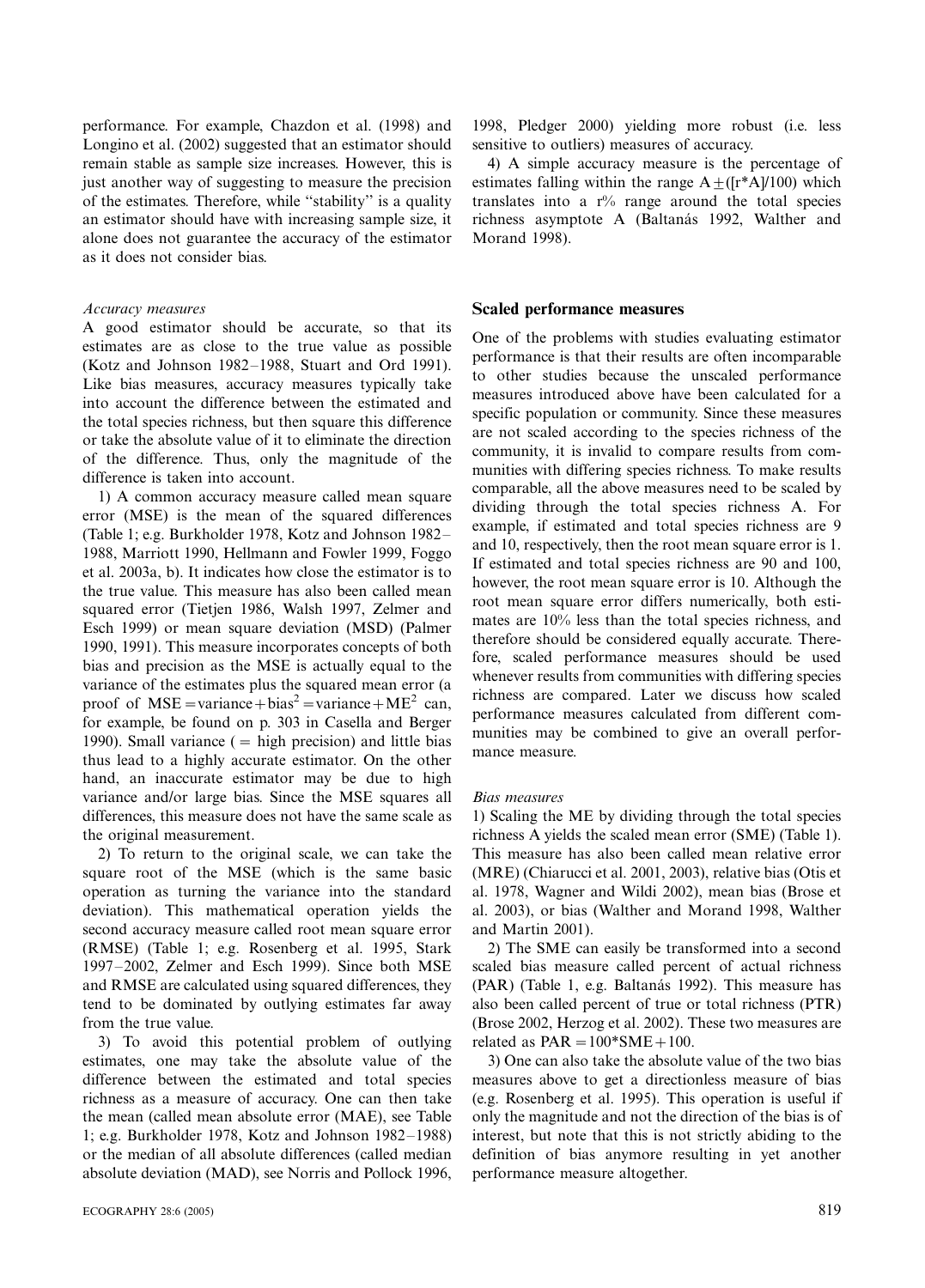# Precision measures

1) The most commonly used measure is the coefficient of variation (CV) which provides a scaled measure of precision for values with different means (Table 1; e.g. Cam et al. 2002). It is simply the standard deviation expressed as a percentage of the mean (Sokal and Rohlf 1995).

# Accuracy measures

1) Scaling the MSE by dividing through the squared total species richness A yields the scaled mean square error (SMSE) (Table 1). This measure has also been called mean inaccuracy (Brose et al. 2003), mean relative variance (Wagner and Wildi 2002), mean square relative error (MSRE) (Chiarucci et al. 2003), mean square proportional deviation (MSPD) (Palmer 1990, 1991), mean square relative deviation (MSRD) (Chiarucci et al. 2001), or deviation (Walther and Morand 1998). Unfortunately, this measure was also called precision (Walther and Martin 2001) which resulted from a somewhat confusing use of the term by Zar (1996, p. 18) who defined accuracy as ''the precision of a sample statistic''. Although he stated that ''the precision of a sample statistic, as defined here, should not be confused with the precision of a measurement'', Walther and Martin (2001) proceeded to use the term precision instead of accuracy. In the future, we recommend to use the term accuracy instead of ''precision of a sample statistic'' to avoid confusion.

2) Scaling the RMSE by dividing through the total species richness A yields the scaled root mean square error (SRMSE) (Table 1).

3) Scaling the MAE or the MAD by dividing through the total species richness A yields the scaled mean absolute error (SMAE) (Table 1) or the scaled median absolute deviation (SMAD).

# Evaluating performance over many communities

Often we would like to evaluate an estimator's performance over a number of different communities with different species richnesses. To do this, we typically seek an average of the performance measures of interest over the different communities to produce a single value for each performance measure. However, a few points should be noted in this case.

Most importantly, scaled performance measures should always be used as unscaled measures will give higher weights to more species-rich communities (see section Scaled performance measures above). For many performance measures (e.g. SME and SMSE), the value of the measure calculated using combined data from more than one community corresponds to the weighted average of the measure calculated for each community separately (with the weights being equal to the sample size for each community). However, this is not true for all performance measures (notably variance and CV), and so care must be taken using this approach. For example, the variance of estimates derived from two separate communities may be 0.5 and 1.5, but the variance of estimates derived from the combined data may be much greater than the average of 0.5 and 1.5, depending on the difference between the means of the communities. The combined variance indicates the overall variation between the two communities rather than the average precision of the estimates within one community. This problem cannot be avoided by scaling, e.g. by using the coefficient of variation. Again, the CV of the estimates derived from combined data may be much greater than the average of the CVs derived from each separate community.

Therefore, we recommend that performance measures are calculated for each community separately and then combined as averages after the calculation. As well as avoiding the necessity of figuring out the validity of a combined data approach, calculating the measures for each community separately has a couple of additional advantages. First, it allows one to see the different contributions that each community makes towards the overall performance of an estimator, facilitating the identification of any unusual occurrences or betweencommunity patterns in estimator performance. Second, one can choose whether a weighted average (each community estimate is weighed according to the number of samples used to calculate it) or a simple average (each community estimate is weighed equally) is more appropriate. The latter option may be reasonable if sample sizes vary widely between communities. For example, a small boreal forest will require less sampling effort than a large tropical forest to get a reliable idea of its species richness, but we may wish to consider both communities equally important when evaluating overall estimator performance.

# Other performance measures

Measures of estimator performance should be viewed as suggestive, not prescriptive. Each measure should be adopted to explore an estimator's properties, but not be seen as the ultimate judgment tool, given that there is a virtually infinite number of ways of defining estimator performance in addition to the ones mentioned above. For example, another suggestion was to determine the smallest sub-sample size needed to estimate the total species richness (Melo and Froehlich 2001) while Pitman's closeness measure calculates the frequency with which one estimator is closer in absolute value to the true value than another estimator (Mood et al. 1974). Yet another suggestion is to test the ability of estimators to reliably rank communities by calculating the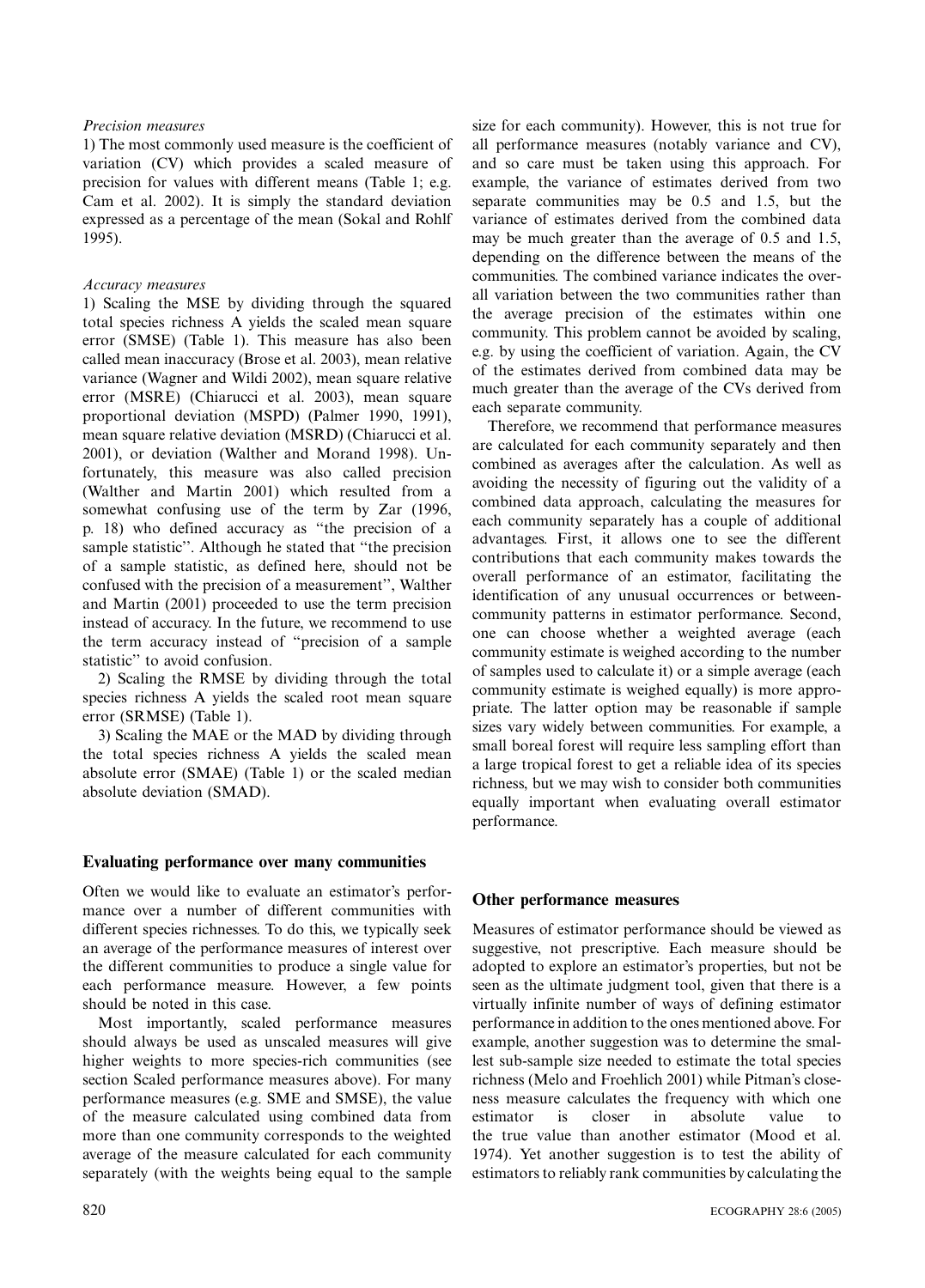regression between estimated and total species richness (Palmer 1990, 1991, Baltanás 1992, Brose 2002). However, since estimated species richness changes with sampling effort, this approach may be misleading unless estimated species richness is calculated for various levels of sampling effort (Walther and Morand 1998). Brose et al. (2003) recently used  $r^2$ -values of the regression as a precision measure, and the difference between the observed slope of the regression and the expected slope of one forced through the origin as a bias measure.

The statistical theory of point estimation has introduced several other concepts of how to evaluate estimator performance (Burkholder 1978, Kotz and Johnson 1982-1988, Lehmann 1983, Tietjen 1986, Marriott 1990, Stuart and Ord 1991). For example, a more efficient estimator has a smaller variance than another, and a consistent estimator converges on the true value as sampling effort approaches infinity. Consistency should therefore be a property of every estimator, because an estimator that yields a biased estimate even when given all possible data is surely not adequate. Such asymptotic (i.e. large-sample, or limiting) properties of an estimator do not make them irrelevant to ''realworld'' biological situations that usually involve small sample sizes. Whenever direct calculation of bias, precision, and accuracy is complex or infeasible, asymptotics can yield useful numerical approximations of bias, precision and accuracy for a given finite sample size. Asymptotic properties therefore do not define optimality, but rather, approximate the quantities that do define optimality. Therefore, if the sample size is large enough, good probabilistic approximations may be drawn for the given situation, and in particular, these approximations can be used to estimate bias, precision and accuracy.

Of course, point estimation of species richness is only one side of the coin, and interval estimation is also important to establish confidence intervals for a parameter. Therefore, another important criterion for comparing estimators is the coverage probability of a confidence interval which is the percentage of confidence intervals that cover the true value over many resampled data sets, i.e. the specified probability that the estimate will fall within a pre-defined lower and upper bound around the true value.

# Determining total species richness

Below, we will outline how to test the performance of various species richness estimators. One prerequisite of this approach is to somehow determine the true value of total species richness so that we can calculate the bias and accuracy of each estimate returned by the estimator (a quite different approach which is not dependent on knowing the total species richness is using data-based

evaluation procedures and model selection to estimate total species richness; see section Promising new research related to species richness estimation below).

To determine total species richness from real data sets, sampling must be exhaustive. Of course, asserting that a biological community or population has been sampled exhaustively is very difficult. However, as sampling effort increases, the number of singletons (i.e. single observations of a species, for details see Colwell and Coddington 1994) typically decreases once a sufficient number of species has been found (in the beginning of sampling, the number of singletons may actually increase). As long as singletons persist in the data, there is a good chance that the total species richness has not been reached. Once singletons disappear after continued sampling, one may assume that the total species richness has been reached (which, admittedly, rarely happens in most real data collections, e.g. Novotny and Basset 2000, Mao and Colwell 2005, but see Walther and Morand 1998 and Walther and Martin 2001 for such examples). The basic idea behind using singletons is that the probability of finding a new species in an additional observation is approximately the proportion of singletons remaining to be observed (see Good 1953 and Chao and Lee 1992 for details).

A closely related way of checking the data set is to plot a randomized species accumulation curve (also called a sample-based taxon re-sampling curve, see Gotelli and Colwell 2001). As long as singletons are present in the data set, this curve will be rising (Walther 1997). However, a curve with a clear horizontal asymptote indicates that the total species richness has been reached (for an illustrated example, see Walther and Martin 2001). If the total species richness cannot be ascertained in this way, one should at least state how accurate the estimate of total species richness is (e.g. by stating an interval of possible richness values; see various examples in Table 3).

If such well-sampled real datasets are not available, another approach is of course to pre-set total species richness in some kind of population model that simulates data many thousands of times, and then to compute bias, precision and accuracy measures for various estimators using these data (see various examples in Table 3). To illustrate how to use real or simulated data to test species richness estimators, we below outline some of the most important points to keep in mind when testing the performance of species richness estimators.

# Testing the performance of species richness estimators

We will now use the bias, precision and accuracy measures introduced above to show how to evaluate the performance of an estimator, using a worked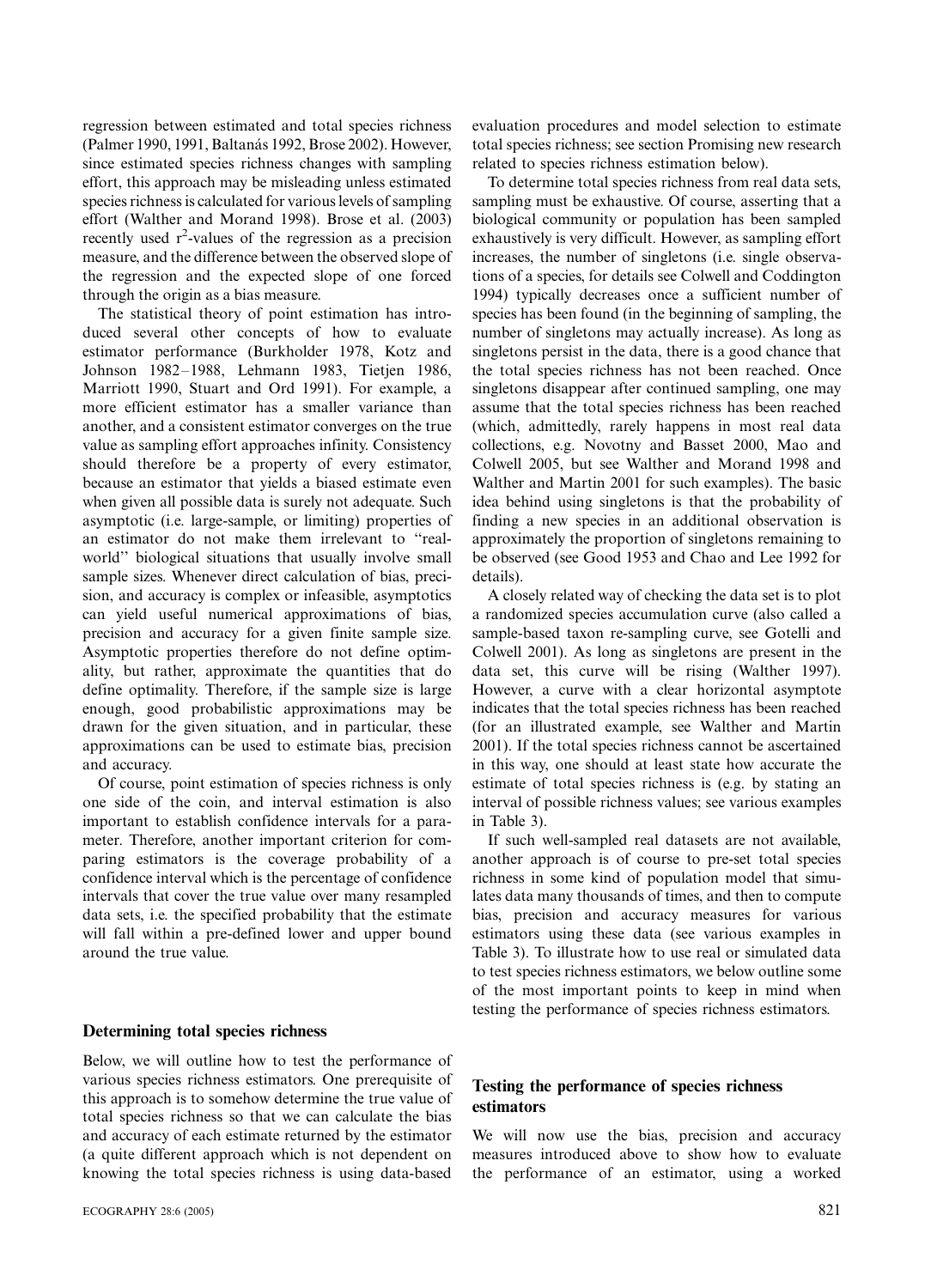Table 3. A list of studies comparing estimator performance (first column). The second column indicates the study taxon and whether real (R) or simulated (S) data were analysed. The third column gives the accuracy, bias and precision measure used in the analyses: unscaled measures:  $^{1}$  mean error. <sup>2</sup>) standard deviation. <sup>3</sup> mean square err analyses; unscaled measures: <sup>1</sup>) mean error, <sup>2)</sup>standard deviation, <sup>3</sup>) mean square error, <sup>4</sup> root mean square error; scaled measures: <sup>5</sup>)scaled mean error, 6<sup>5</sup> percent of actual richness; <sup>7</sup>)scaled mean square erro the observed slope of the regression and the expected slope of one forced through the origin,  $9r^2$ -values of the regression (see Brose et al. 2003). The fourth column ranks the estimators' performance according to the respective measure with the first estimator being the best. Abbreviations of estimators are mostly taken directly from the references and refer to the following estimators: the nonparametric estimators called ACE, bootstrap (Boot), Chao1, Chao2, ICE, the first, second, third, fourth, fifth and kth-order jackknifes (Jack1, Jack2, Jack3, Jack4, Jack5, Jack-k) and the interpolated jackknife (Jack-int); the species-abundance distribution fitting methods called Preston's log-normal, Poisson's log-normal, and Cohen's truncated log-normal; the non-asymptotic curve models called log-linear (Log-Lin) ''Gleason'' and log-log (Log-Log) ''Arrhenius'' model (also called exponential and power model, respectively); and the asymptotic curve models called Beta-P, collector's curve, finite-area, Karakassis' infinite model, modified logarithmic, modified negative exponential, modified power function, negative exponential, rational function and Weibull (see Palmer 1990, Baltanás 1992, Walther and Martin 2001, Petersen and Meier 2003, Brose et al. 2003, Foggo et al. 2003b or the specific studies listed below for definitions and references). Another asymptotic curve model is the Michaelis-Menten curve model that can be fitted in four different ways (MM-least-squares, MM-Mean, MM-Monod, MM-Runs). The observed species richness (Sobs) is printed in bold because its performance is a baseline against which the performance of the other estimators can be compared. The studies using real data sets determined the total species richness in the following ways: comprehensive floristic list (Palmer 1990, 1991, Chiarucci et al. 2001, 2003); randomized species accumulation curve had reached asymptote (Walther and Morand 1998, Foggo et al. 2003b); no singletons or doubletons in the data set, therefore the randomized species accumulation curve had reached asymptote (Walther and Martin 2001); total species richness was measured as the arithmetic mean of the estimates returned from four estimators calculated using the entire data set (Brose 2002); comprehensive avian list (Herzog et al. 2002); comprehensive faunal sampling and expert knowledge (best ''guesstimate'') (Petersen and Meier 2003, Petersen et al. 2003). Several comparative studies (Gimaret-Carpentier et al. 1998, Keating et al. 1998, Hellmann and Fowler 1999, Melo and Froehlich 2001, Wagner and Wildi 2002, Foggo et al. 2003a, Melo et al. 2003, Rosenzweig et al. 2003, Cao et al. 2004) were not included here because most of their results were presented in figures, not tables, which made assigning ranks difficult or impossible. Note that further reviews (Brose and Martinez 2004, O'Hara 2005) were not included here because they were at the proof-stage.

| Studies                    | Taxon                         | Performance<br>measure                       | Estimators listed according to performance                                                                                                                                                                                                                                                                                                                              |
|----------------------------|-------------------------------|----------------------------------------------|-------------------------------------------------------------------------------------------------------------------------------------------------------------------------------------------------------------------------------------------------------------------------------------------------------------------------------------------------------------------------|
| Palmer 1990, 1991          | Plants $(R)$                  | $Bias^{1}$                                   | Jack2, Jack1, Log-Lin, Boot, Preston log-normal, Sobs,<br>MM-Monod, Log-Log                                                                                                                                                                                                                                                                                             |
|                            | Plants $(R)$                  | Accuracy <sup>3</sup>                        | Jack1, Jack2, Boot, Log-Lin, Preston log-normal,<br>MM-Monod, Sobs, Log-Log                                                                                                                                                                                                                                                                                             |
|                            | Plants $(R)$                  | Accuracy <sup>7)</sup>                       | Jack1, Log-Lin, Jack2, Boot, Preston log-normal,<br>Sobs/MM-Monod, Log-Log                                                                                                                                                                                                                                                                                              |
| Baltanás 1992              | Invertebrates (S)             | $Bias^{6}$                                   | Jack1, Cohen's truncated log-normal, modified power function,<br><b>Sobs</b>                                                                                                                                                                                                                                                                                            |
|                            | Invertebrates (S)             | Precision <sup>2)</sup>                      | Cohen's truncated log-normal, Jack1, modified power function,<br>Sobs                                                                                                                                                                                                                                                                                                   |
| Poulin 1998                | Parasites (S)                 | $Bias^{6}$                                   | Jack1, Chao2, Boot, Sobs                                                                                                                                                                                                                                                                                                                                                |
| Walther and<br>Morand 1998 | Parasites (S)                 | Accuracy <sup>7)</sup>                       | Jack1, Boot, Chao1, Chao2, Jack2, MM-Mean, MM-Runs,<br>Sobs                                                                                                                                                                                                                                                                                                             |
|                            | Parasites (S)                 | $Bias^{5}$                                   | Chao1, Chao2, Jack1, Boot, Jack2, MM-Runs, MM-Mean,<br>Sobs                                                                                                                                                                                                                                                                                                             |
|                            | Parasites $(R)$               | Accuracy <sup>7)</sup>                       | Chao2, Jack1, Chao1, MM-Mean, Jack2, Boot, Sobs,                                                                                                                                                                                                                                                                                                                        |
|                            | Parasites $(R)$               | $Bias^{5}$                                   | MMRuns<br>Chao2, Jack1, Chao1, MM-Mean, Jack2, Boot, MM-Runs,                                                                                                                                                                                                                                                                                                           |
| Zelmer and Esch 1999       | Parasites (S)                 | Accuracy <sup>6)</sup><br>Bias <sup>3)</sup> | Sobs<br>Boot, Jack-k, Sobs                                                                                                                                                                                                                                                                                                                                              |
| Chiarucci et al. 2001      | Parasites (S)<br>Plants $(R)$ | Accuracy <sup>7)</sup><br>Bias <sup>5)</sup> | Jack-k, Boot, Sobs<br>Jack1, Jack2, MM-Mean, bias-corrected Chao2, Boot, Sobs                                                                                                                                                                                                                                                                                           |
| Walther and<br>Martin 2001 | Plants $(R)$<br>Birds $(R)$   | Accuracy <sup>7)</sup>                       | Jack2, Jack1, bias-corrected Chao2, MM-Mean, Boot, Sobs<br>Chao2, Chao1, Jack2, Jack1, rational function, MM-least-<br>squares, modified power function, MM-Runs, MM-Mean,<br>ICE, ACE, Boot, Weibull, Beta-P, Sobs, modified negative                                                                                                                                  |
|                            | Birds $(R)$                   | $Bias^{5}$                                   | exponential, finite-area, negative exponential, modified<br>logarithmic, collector's curve<br>Chao2, Jack1, Chao1, modified power function, Jack2, rational<br>function, MM-least-squares, ICE, MM-Runs, ACE, MM-<br>Mean, Boot, beta-P, Weibull, Sobs, modified logarithmic,<br>modified negative exponential, finite-area, negative<br>exponential, collector's curve |
| Brose 2002                 | Beetles $(R)$                 | $Bias^{6}$                                   | Chao1, Jack2, Jack1, Boot, Sobs                                                                                                                                                                                                                                                                                                                                         |
|                            | Beetles $(R)$                 | Precision <sup>2)</sup>                      | Chaol, Sobs, Boot, Jack1, Jack2                                                                                                                                                                                                                                                                                                                                         |
| Herzog et al. 2002         | Birds $(S)$                   | $Bias^6$                                     | x-species-list method: MM-Runs, MM-Mean, Jack2, Chao2,<br>Chao1, ICE, ACE, Jack1, Boot, Sobs                                                                                                                                                                                                                                                                            |
|                            | Birds $(R)$                   | $Bias^6$                                     | x-species-list method: MM-Runs, Jack2, MM-Mean, Chao2,                                                                                                                                                                                                                                                                                                                  |
| Brose et al. 2003          | Species $(S)$                 | $Bias^{8}$                                   | ICE, Jack1, ACE, Chao1, Boot, Sobs<br>Jack5, Jack4, Jack-k, Jack3 = Jack-int, Chao2, Jack2, Jack1,<br>ICE,                                                                                                                                                                                                                                                              |
|                            | Species $(S)$                 | Precision <sup>9)</sup>                      | MM-least-squares, Sobs, negative exponential<br>Jack4, Jack-k, Jack3 = Jack-int, Jack2, Jack5, Chao2, ICE,<br>Jack1, Sobs, negative exponential, MM-least-squares                                                                                                                                                                                                       |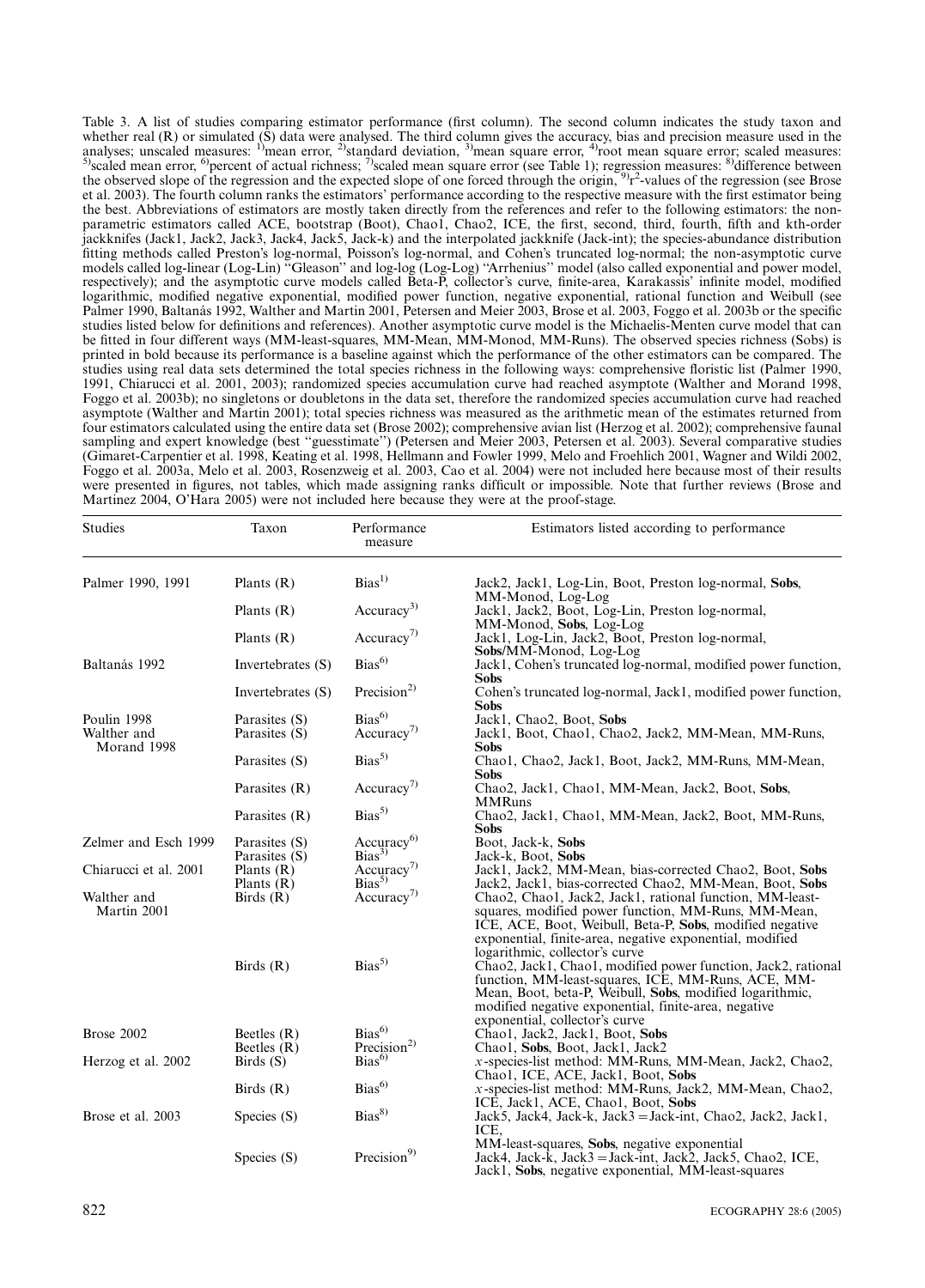Table 3. Continued.

| Studies                         | Taxon                         | Performance<br>measure                       | Estimators listed according to performance                                                                  |
|---------------------------------|-------------------------------|----------------------------------------------|-------------------------------------------------------------------------------------------------------------|
| Chiarucci et al. 2003           | Plants $(R)$                  | Accuracy <sup>7)</sup><br>Bias <sup>5)</sup> | Jack1, Jack2, bias-corrected Chao2, Boot, Sobs                                                              |
| Foggo et al. 2003b              | Plants $(R)$<br>Invertebrates | $Bias^{1}$                                   | Jack1, Jack2, bias-corrected Chao2, Boot, Sobs<br>Chao2, ICE, Chao1, ACE, Boot, Jack2, Karakassis' infinite |
| Petersen et al. 2003            | Diptera                       | $Bias^6$                                     | model. Jack1. Sobs<br>Jack2, Jack1, ICE, MM-Mean, Chao2, Boot, Chao1, ACE,                                  |
| Petersen and Meier 2003 Diptera |                               | $Bias^6$                                     | Sobs<br>Poisson log-normal, Chao1, ACE, Preston log-normal, Sobs                                            |

example (Table 2). Remember that a point estimator of a parameter (e.g. total species richness) needs to be both unbiased and precise to be accurate. In Fig. 2, a typical species richness accumulation curve (or curve of observed species richness) is approaching the total species richness asymptote of 24 species as sampling effort increases. The observed species richness is inevitably a negatively biased estimator of species richness. To do better, various species richness estimators have been developed (e.g. the first-order jackknife estimator shown in Fig. 2).

These estimators try to estimate the total species richness of a defined biological community from an incomplete sample of this community. Recent reviews list numerous species richness estimators (Bunge and Fitzpatrick 1993, Colwell and Coddington 1994, Walther et al. 1995, Flather 1996, Nichols and Conroy 1996, Stanley and Burnham 1998, Boulinier et al. 1998, Chazdon et al. 1998, Keating et al. 1998, Colwell 2000, Chao 2001, 2005, Walther and Martin 2001, Hughes et al. 2001, Williams et al. 2001, Bohannan and Hughes 2003, see also reviews of species diversity estimators by Lande 1996, Mouillot and Lepêtre 1999 and Hubálek 2000), but the methodological differences between these estimators are of no concern here. All that is important in this context is that a species richness estimator will, given various data sets, yield various estimates of the total species richness. We want to test how biased, precise and accurate these estimates are, and we want to be able to compare the estimates of different estimators to evaluate their respective performances.

Note also that, in this context, it does not matter what purpose the estimator was designed for originally. For example, the estimators Chao1, Chao2, ICE and ACE were originally designed to estimate a lower bound for species richness, while the jackknife estimators were originally designed as bias reduction methods (see Table 3 for references). Each estimator has been developed to work best under the assumptions defined by a specific population model (which is the model that defines the population structure resulting from various community parameters, i.e. total species richness, species-abundance distribution, etc.), but may of course also be tested under differing population models, which is what biostatisticians or ecologists want to do. In other words, an estimator is just a function of the data, and whether it is

ECOGRAPHY 28:6 (2005) 823

biased, precise or accurate depends on what the researcher aims to estimate. Therefore, if a researcher decides to use a ''lower-bound'' or ''bias-reduction'' estimator to estimate total species richness, the performance of this estimator may be evaluated and compared to the performance of any other estimator. Incidentally, Chao and Tsay (1998) and Chao et al. (2005) proved that Chao1, Chao2, ICE and ACE are legitimate estimators of total species richness under some feasible population models. It is thus statistically no problem to regard these four estimators as estimators of total species richness given certain assumptions.

In some circumstances, a given estimator may have an attached statistical theory so that measures of bias, precision, and accuracy can be estimated even from a single data set (e.g. the sample mean). However, if the statistical theory for an estimator has not been developed, is not readily available, or the working assumptions do not hold, we may attempt to estimate values for bias, precision, and accuracy measures by generating large datasets and sampling them repeatedly. Many resampling schemes exist, with a large literature attached to their theory (e.g. Efron and Gong 1983, Efron and Tibshirani 1986, Manly 1997, Davison and Hinkley 1997). Resampling must be done from some empirical distribution (defined by the parameters of some population model which is itself an estimator of the true underlying distribution, e.g. the parameters of a real biological community).

In this context, it is important to note that resampling can be done with or without replacement. This crucial distinction has important implications on whether the generated data are independent of one another and are similar to real data. They are independent of one another if we resample with replacement, but generally not when we resample without replacement, except in those cases when we resample a small enough fraction of the data so that we can confidently ignore that the resampled data are dependent on one another. Moreover, over large sample sizes, the generated data are similar to real data only if we resample with replacement. Therefore, resampling without replacement complicates statistical matters considerably and should generally not be recommended. However, we cannot make a definite recommendation here, as the decision ''with or without replacement'' depends on the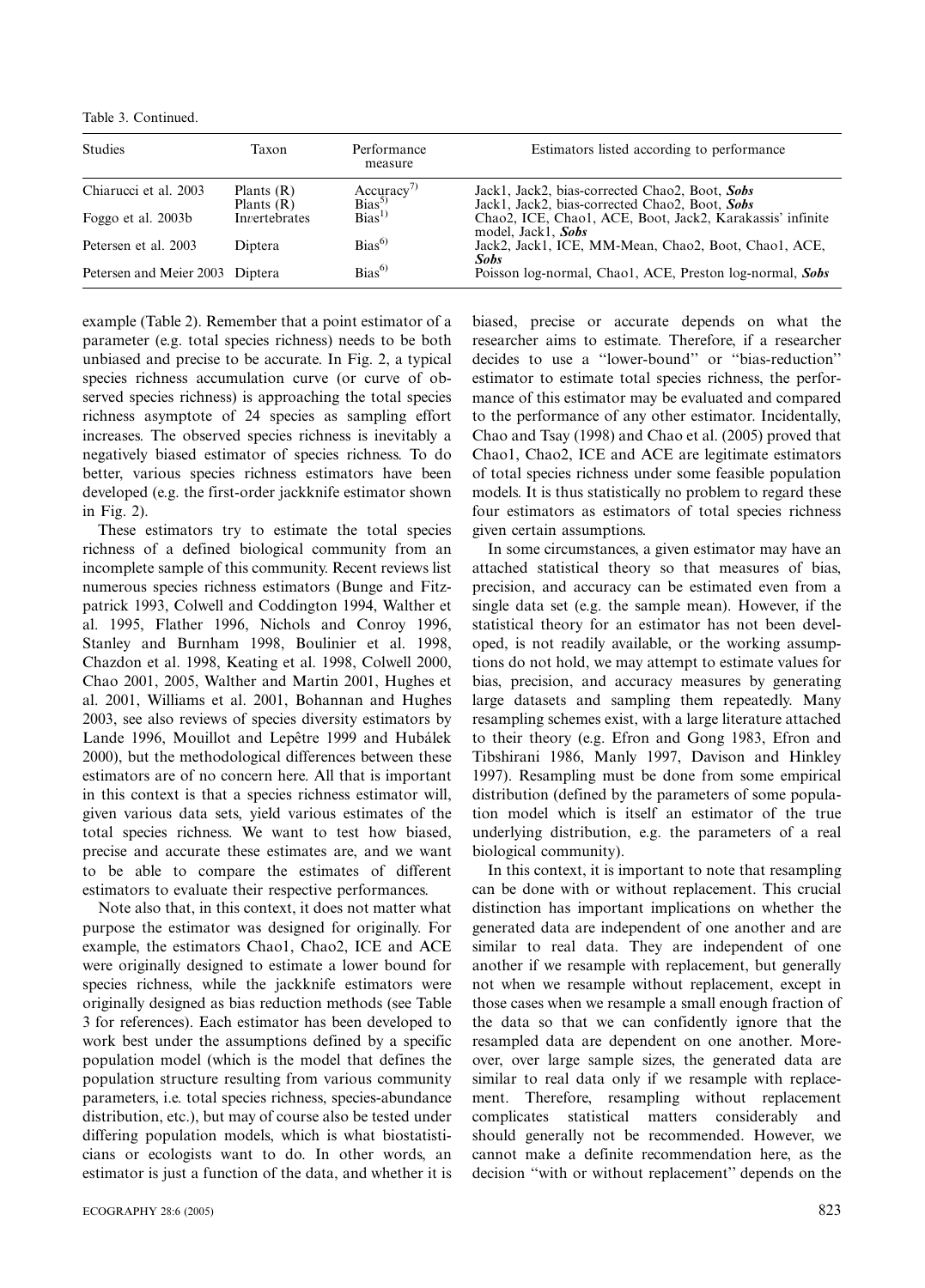researcher's goals defined by the study's context. This decision is not a matter of statistical principle but a question of statistical modelling, and both options are feasible. We therefore recommend that researchers refer to standard references (see above) or consult with a biostatistician on this issue.

Because any such data simulation models and resampling schemes have certain assumptions, these assumptions should be clearly described at the outset of any study. For example, researchers should be aware of the ''black-box'' properties of the programs they are using. One popular program is EstimateS (Colwell 2000), but most of its users did not state whether they used sampling with or without replacement. Also, EstimateS only returns summary statistics derived from the calculation of many individual data points, making the application of some formulas given in Table 1 impossible. These two important points were missed by many authors, including the senior author of this review.

Researchers should also use real datasets in addition to simulated datasets whenever possible (e.g. Walther and Morand 1998). Simulated data allow for testing of the effects of changing community parameters (i.e. total species richness, sample size, aggregation of individuals within samples) as well as the generation of bodies of data large enough for statistical analysis. However, simulated datasets may miss real patterns of community structure (Palmer 1990, 1991). Therefore, real datasets should also be tested, but only if their total species richness is known with some certainty (see section Determining total species richness above).

Moreover, researchers should compare as many different estimators as possible in their studies. Several comprehensive reviews of estimators were cited above, and several computer programs are also available (Ross 1987, Ludwig and Reynolds 1988, Rexstad and Burnham 1991, Izsák 1997, McAleece et al. 1997, Krebs 1999, White and Burnham 1999, Hines et al. 1999, Colwell 2000, Thomas 2000, Gotelli and Entsminger 2001, Turner et al. 2001, Anon. 2002). In addition, the performance of the ''observed species richness'' estimator should always be included in the results as a baseline against which the performance of the other estimators can be compared.

Furthermore, a mathematical expression or an unambiguous source for all estimators (e.g. Colwell 2000) and performance measures (e.g. Table 1) should always be given. Unfortunately, many studies lack such statements, and this lack of information will lead to confusion and incomparable results.

Also, the scaled performance measures resulting from the study should, whenever possible, be presented in tables and not in figures because not knowing the actual numbers makes it difficult or impossible to assign performance ranks to estimators or compare their performance across studies.

Finally, resampling should be done for various increasing levels of sampling effort, with the goal of assessing each estimator's performance with increasing sampling effort. For example, the data displayed in Fig. 2 were derived by sampling a bird community by means of 20-min point counts with fixed radius during which the number of individuals of each species was recorded (see Martin et al. 1995 for details). Each point count is considered a sample, and the entire set of point counts is considered the data set. To calculate many estimates for each level of sampling effort, the sample order is randomized many times over. For each new random combination of samples, all estimators are used to calculate estimates of total species richness. Once this has been done many times (e.g. 1000 times), the resulting 1000 estimates can then be used to calculate the bias, precision, and accuracy of each estimator at each level of sampling effort. In Fig. 2, the mean and standard deviation of the 1000 estimates for both the observed and the first-order jackknife estimator are given.

The difference between the mean of the estimates and the total species richness is then the bias of each estimator at each level of sampling effort, and the standard deviation of the estimates yields the precision of each estimator at each level of sampling effort. A table presenting the bias, precision and accuracy of each estimator at each level of sampling effort is then the most basic and complete presentation of each estimator's performance. We present a simple example in Table 2 where we calculate most of the performance measures presented in Table 1 for 10 estimates produced by the two estimators presented in Fig. 2 at constant sampling effort.

Rather than presenting all performance measures for each level of sampling in a very large table, we may want to summarize the information in such a table to get some overall measure of performance. While such an overall performance measure may not be a truly statistical property of an estimator (as the properties of an estimator change with sampling effort, and of course depend on the data), we may still want to summarize the information in such a table which is a valid procedure as long as we clearly describe how these summary performance measures are calculated. For example, the most common approach would be to average each performance measure over all levels of sampling effort to get an all-encompassing performance measure (see section Evaluating performance over many communities above).

However, to ecologists, the performance of species richness estimators may not be of interest once the observed species richness is very close to the asymptote. Therefore, such "late" samples may not be very informative when testing estimators for the practical purposes of ecological surveys. However, very ''early'' samples may also not be very informative simply because sampling effort is still so low (e.g. below 5 samples) that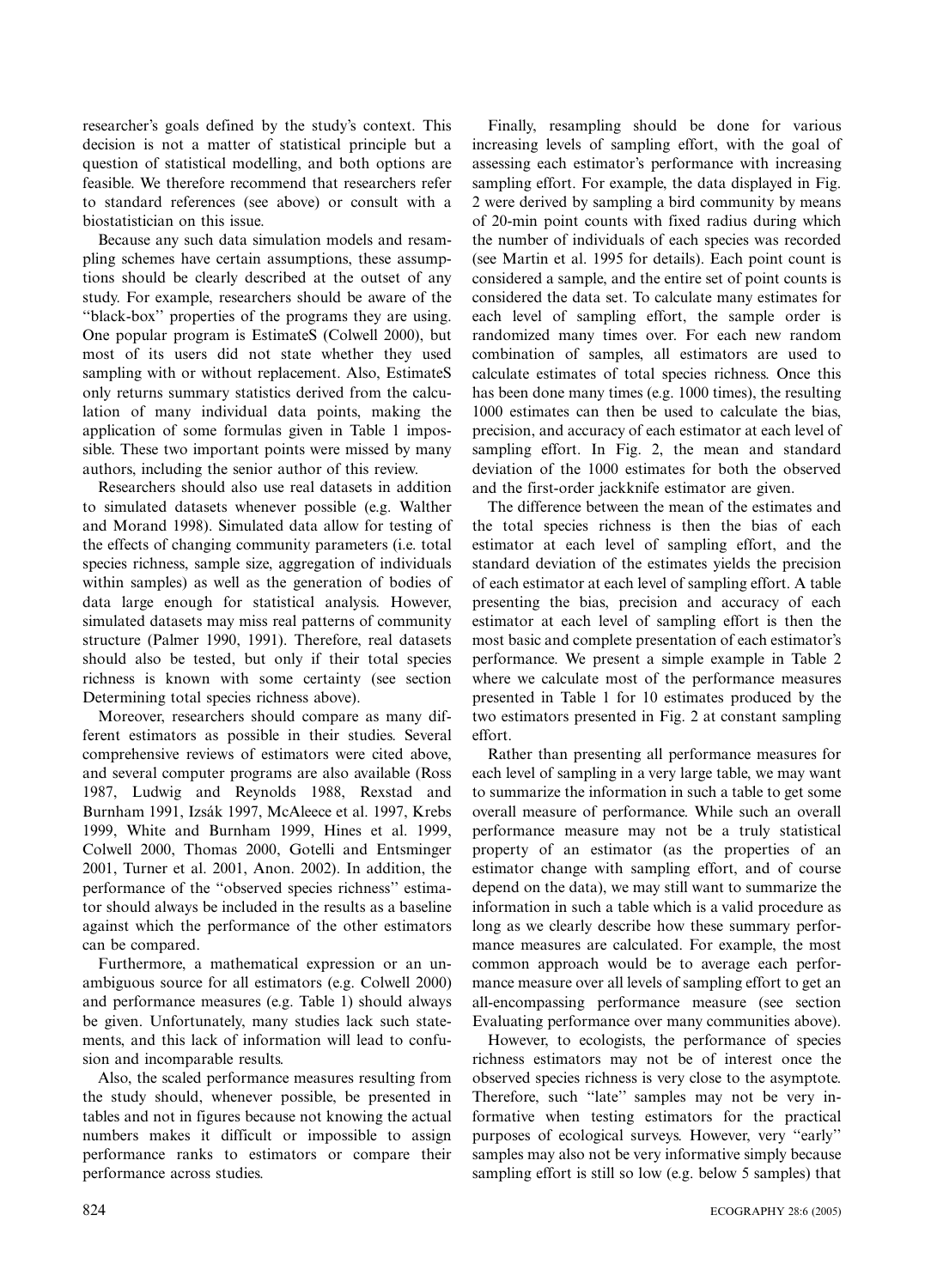no estimator can be expected to perform well. Therefore, Walther and Morand (1998) and Walther and Martin (2001) argued that estimator performance should be tested at ''intermediate'' sampling effort when observed species richness is still increasing but nowhere near the asymptote. No matter what cut-off points for sampling effort are used, levels of sampling effort used for performance evaluation should be clearly stated by researchers.

# Literature review of comparative studies of species richness estimator performance

We stated above that comparative studies of estimator performance should carefully describe the details of data simulation models and resampling schemes, also use real datasets whenever possible, compare as many different estimators as possible (including the ''observed species richness''), give or clearly reference mathematical expressions for all estimators and performance measures, and present results for each scaled performance measure in numerical tables with increasing levels of sampling effort.

Unfortunately, only relatively few studies have so far kept to these criteria. Many studies of estimator performance did not use both real and simulated datasets (examples in Table 3), used very few estimators (examples in Walther and Martin 2001), and presented results mostly in figures (examples in Table 3). Nevertheless, a literature review of those studies that we knew about reveals some interesting overall trends (Table 3; see also Cao et al. 2004). As expected, the observed species richness is almost always one of the worst estimators, further supporting the notion that the use of almost any estimator is preferable to the simple species count (unless sampling has been exhaustive). In most cases, non-parametric estimators (mostly the Chao and jackknife estimators) perform better than the other estimators. Even though fitting species-abundance distributions performed well in two out of three studies in which they were tested, their overall performance cannot be evaluated at present until they are included in more comparative studies (also note the problems associated with their actual application mentioned in Colwell and Coddington 1994). Curve-fitting models, on the other hand, have been extensively tested and usually perform worse than non-parametric estimators, with a few notable exceptions. The log-linear model performed quite well in Palmer's (1990, 1991) study when used with limited sample sizes, but it cannot be used to extrapolate total species richness as it has no asymptote. The modified power function and the rational function performed reasonably well in one study (Walther and Martin 2001) and perhaps deserve further consideration. Rosenzweig et al. (2003) even found that curve models far outperformed two non-parametric estimators (ICE and kth-order jackknife), but their study was based on the analysis of just one real regional data set of butterflies. Somewhat surprisingly, the Michaelis-Menten curve model performed best in one study (Herzog et al. 2002), which is contrary to its usual mediocre performance. However, Herzog et al. (2002) manipulated the data with the so-called x-species-list method prior to analysis which may explain their somewhat contradictory results. The usually superior performance of non-parametric estimators may be due to the fact that they, unlike curve models, have been developed from underlying models of detection probability (Cam et al. 2002).

To further summarize the results of our review, we calculated overall bias and overall accuracy using the information contained in Table 3. However, just as there are many different ways of evaluating bias, precision and accuracy, there are obviously various ways of summarizing the information contained in Table 3, and the particular analysis presented in Table 4 is just one of many possible ones (and we encourage researchers to do their own analysis). Nevertheless, our particular analysis further corroborates that the Chao and jackknife estimators usually perform better than the other methods, and that the observed species richness is the worst estimator. Therefore, our simple numerical analysis supports the overall qualitative impression of Table 3 presented above.

Of course, even the Chao and jackknife estimators may sometimes perform badly, and the reasons for varying performance are dependent on those variables which change the structure of the data that is used by the estimators to calculate their estimates: they are, specifically, 1) total species richness, 2) sample size, and 3) variables that change the aggregation of individuals within samples, e.g. the species-abundance distribution or the sampling protocol. In other words, while sample size and total species richness determine the actual size of the two-dimensional species-versus-sample data matrix, the species-abundance distribution and the sampling protocol determine how individuals are distributed within the individual samples, and this in return influences estimator performance. Therefore, there are no estimators that are suitable for all situations, or that are especially suitable for particular taxa, e.g. spiders or birds, unless their performance is tied to the speciesabundance distribution of that taxon and the actual sampling protocol used for that taxon.

# Promising new research related to species richness estimation

The development and testing of species richness estimators is an exciting and rapidly advancing field with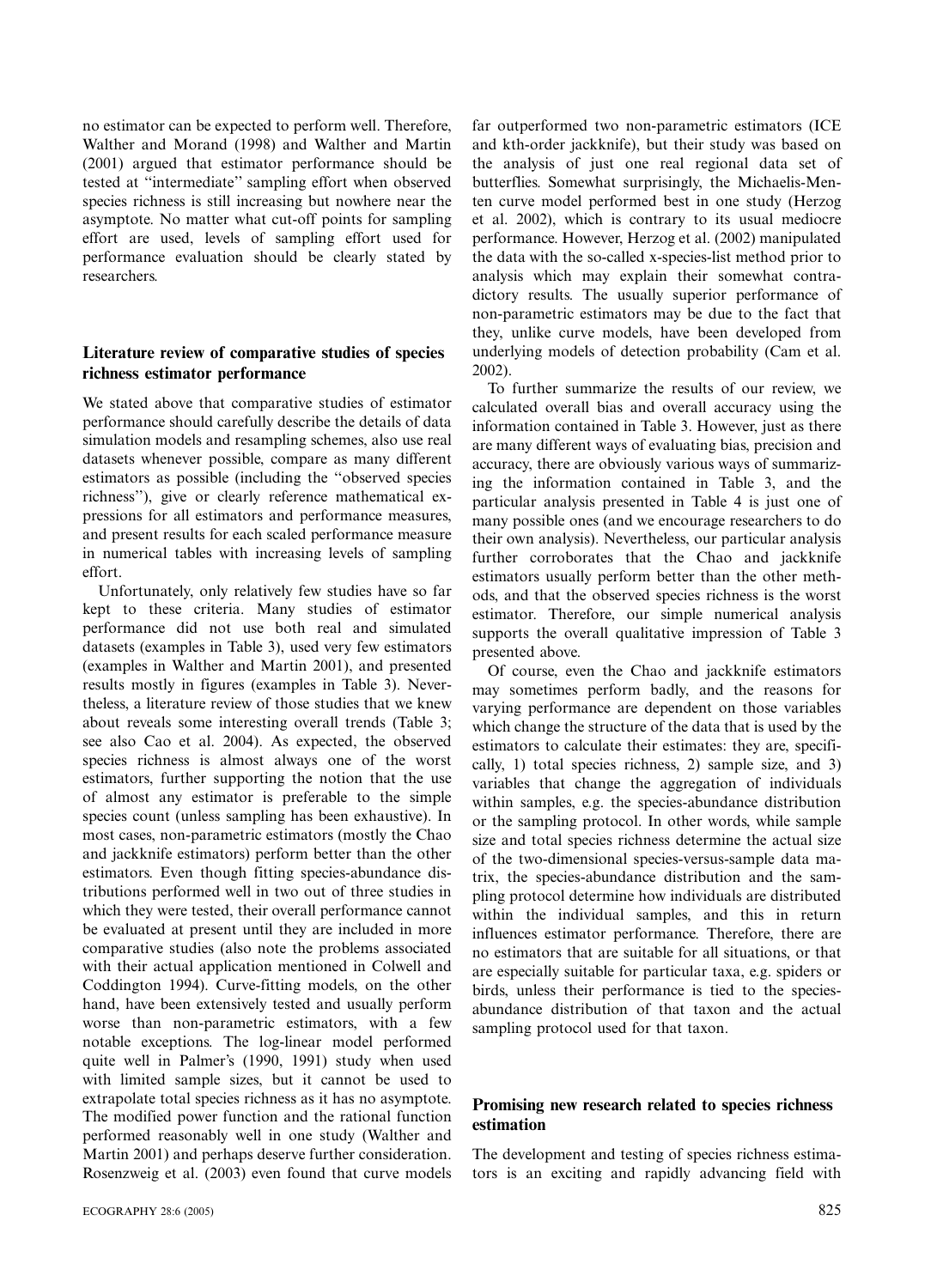Table 4. Ranking estimators according to their overall bias and accuracy as summarized from the results of Table 3. For each study in Table 3, each estimator was ranked with the best estimator ranked highest. Rank was then divided by the number of estimators tested in each respective study to yield scaled ranks (resulting in 1 for the best estimator and 1/n for the worst estimator, with n being the number of estimators tested in each respective study). Scaled ranks were added over all studies and then divided by the number of studies to yield overall bias and overall accuracy. Estimators whose bias or accuracy was evaluated in  $\leq 4$  studies were excluded from the analysis (numbers in brackets are the number of studies in which bias or accuracy were evaluated); therefore, no results for precision are presented. Estimators are ranked here with the least overall biased estimator placed on top.

| Estimator   | Overall bias | Overall accuracy |
|-------------|--------------|------------------|
| Chao2       | 0.902(8)     | 0.656(4)         |
| Jack2       | 0.826(11)    | 0.645(8)         |
| Jack1       | 0.732(14)    | 0.961(7)         |
| Chaol       | 0.718(9)     | $-$ (3)          |
| MM-Runs     | 0.645(5)     | $-$ (3)          |
| <b>ICE</b>  | 0.630(6)     | $-$ (1)          |
| MM-Mean     | 0.606(7)     | 0.567(4)         |
| ACE         | 0.473(6)     | $-$ (1)          |
| <b>Boot</b> | 0.437(13)    | 0.601(8)         |
| Sobs        | 0.197(15)    | 0.253(15)        |

several publications coming out every month. It is therefore impossible to summarize all present and possible future developments, and we ask for forgiveness if we left out some promising research that we did not know about.

As mentioned above, a different approach which is not dependent on knowing the total species richness is using data-based evaluation procedures and model selection to estimate total species richness. This approach uses either goodness-of-fit or model selection criteria. Goodness-offit criteria (e.g. Samu and Lövei 1995, Flather 1996, Winklehner et al. 1997) essentially assume that the estimator which fits the data best will also yield the best estimate. However, the use of goodness-of-fit criteria may easily lead to over-fitted models because ''increasingly better fits can often be achieved by using models with more and more parameters'' (Burnham and Anderson 1998, p. 27). Therefore, other model selection criteria have been developed, of which there are many (e.g. Stanley and Burnham 1998). For example, likelihood ratio tests and discriminant function procedures have been used to choose between various jackknife estimators (e.g. Otis et al. 1978, Rexstad and Burnham 1991, Norris and Pollock 1996, Boulinier et al. 1998). However, much recent research has shown that model selection based on Kullback-Leibler information theory and maximum likelihood approaches is superior in choosing and weighting among several candidate models (Burnham and Anderson 1998, 2001, Anderson et al. 2000). These data-based model selection methods are based on the principle of parsimony ''in which the data help 'select' the model to be used for inference'' (Burnham and Anderson 1998, p. 27). A good example of this approach is provided in Burnham and Anderson (1998, pp.  $71-72$ ) where they re-analyse Flather's (1996) species-accumulation curve models. Model selection methods are especially useful when there is no extrapolation involved, e.g. the estimation of survival probabilities, detection probabilities, movement probabilities, and so on.

However, model selection based on maximum likelihood is only applicable if a log-likelihood function can be calculated (Burnham and Anderson 1998). Most estimators lack such a function, but so-called mixture models have recently been developed that use maximum likelihood estimation for populations with heterogeneous capture (or detection) probabilities (Norris and Pollock 1996, 1998, Gould and Pollock 1997, Gould et al. 1997, Pledger 2000, Chao et al. 2000, Pledger and Schwarz 2002). In particular, Pledger (2000) developed maximum likelihood estimators for all eight capture-recapture models developed by Otis et al. (1978) and likelihood ratio tests to choose between these models.

Besides these new non-parametric estimators, new accumulation curve models have also been developed. Following papers by Soberon and Llorente (1993), Nakamura and Peraza (1998), Keating et al. (1998), Christen and Nakamura (2000), Gorostiza and Díaz-Francés (2001), Díaz-Francés and Gorostiza (2002), Colwell et al. (2004), Mao and Colwell (2005) and Mao et al. (2005) included nonhomogeneous pure birth processes, maximum likelihood estimation and Bayesian methods into the development and comparison of curve models while Picard et al. (2004) developed a curve model that can deal with different spatial patterns.

All these new and exciting approaches to estimating species richness should be comparatively tested on real and simulated biological data. We hope that the various performance measures presented in Table 1 will help researchers to evaluate the performance of various estimators given different datasets and sampling protocols.

 $Acknowledgements$  – We thank Jean-Louis Martin for providing data, and David Anderson, Thierry Boulinier, Kenneth Burnham, Peter Caley, Douglas Clay, Robert Colwell, Paul Doherty, Curtis Flather, Gary Fowler, Rhys Green, Jessica Hellmann, Jeffrey Holman, Nils Tödtmann and Gary White for comments at various stages of the manuscript. We give very special thanks to Anne Chao, Miguel Nakamura, and Søren Feodor Nielsen who helped tremendously with very extensive comments without which we could not have written this paper.

# References

- Anderson, D. R., Burnham, K. P. and Thompson, W. L. 2000. Null hypothesis testing: problems, prevalence, and an alternative. - J. Wildl. Manage.  $64: 912-923$ .
- Anon. 2002. Species diversity and richness III. Ver. 3.0, <http:// www.pisces-conservation.com/indexsoftdiversity.html/.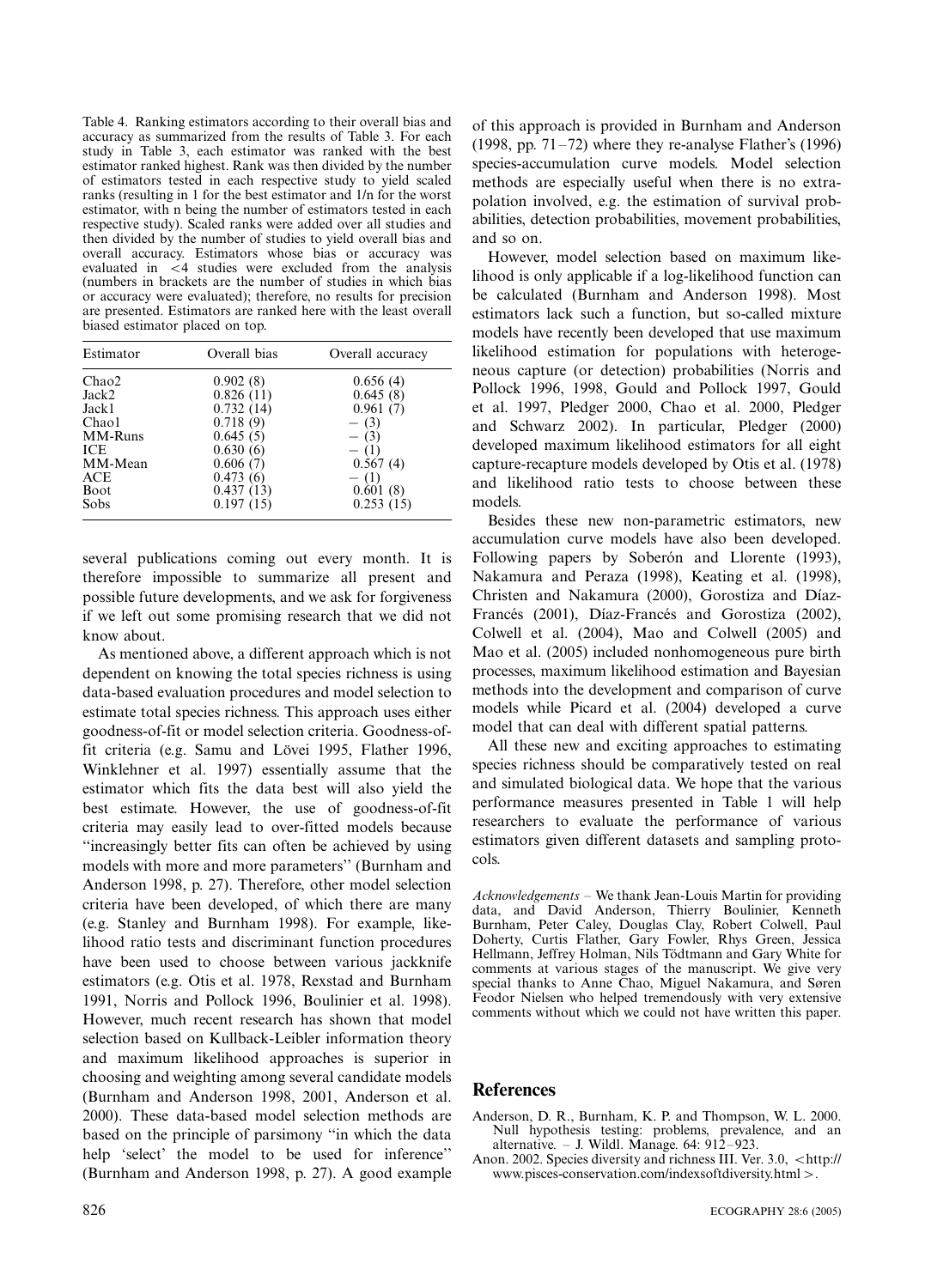- Bainbridge, T. R. 1985. The Committee on Standards: precision and bias.  $-$  ASTM Standardization News 13: 44 $-46$ .
- Baltanás, A. 1992. On the use of some methods for the estimation of species richness.  $-$  Oikos 65: 484-492.
- Bohannan, B. J. M. and Hughes, J. 2003. New approaches to analyzing microbial biodiversity data. -  $Curr$ . Opinion Microbiol. 6: 282-287.
- Boulinier, T. et al. 1998. Estimating species richness: the importance of heterogeneity in species detectability.  $-$  Ecology 79: 1018–1028.
- Brose, U. 2002. Estimating species richness of pitfall catches by non-parametric estimators. - Pedobiologia 46:  $101-107$ .
- Brose, U. and Martinez, N. D. 2004. Estimating the richness of species with variable mobility. – Oikos  $105: 292-300$ .
- Brose, U., Martinez, N. D. and Williams, R. J. 2003. Estimating species richness: sensitivity to sample coverage and insensitivity to spatial patterns.  $-$  Ecology 84: 2364 $-$ 2377.
- Bunge, J. and Fitzpatrick, M. 1993. Estimating the number of species: a review. – J. Am. Stat. Assoc. 88:  $364-373$ .
- Burkholder, D. L. 1978. Point estimation. In: Kruskal, W. H. and Tanur, J. M. (eds), International encyclopedia of statistics. Free Press, New York, USA, pp. 251-259.
- Burnham, K. P. and Anderson, D. R. 1998. Model selection and inference: a practical information-theoretic approach. - Springer.
- Burnham, K. P. and Anderson, D. R. 2001. Kullback-Leibler information as a basis for strong inference in ecological studies. - Wildl. Res. 28:  $111 - 119$ .
- Cam, E. et al. 2002. On the estimation of species richness based on the accumulation of previously unrecorded species.  $-$  Ecography 25: 102-108.
- Cao, Y., Larsen, D. P. and White, D. 2004. Estimating regional species richness using a limited number of survey units.  $-$  Ecoscience 11: 23 $-35$ .
- Casella, G. and Berger, R. L. 1990. Statistical inference. - Duxburry Press, Belmont.
- Chao, A. 2001. An overview of closed capture-recapture models. – J. Agricult. Biol. Environ. Stat. 6:  $158-175$ .
- Chao, A. 2005. Species richness estimation. In: Balakrishnan, N., Read, C. B. and Vidakovic, B. (eds), Encyclopedia of statistical sciences, 2nd ed. Wiley, in press.
- Chao, A. and Lee, S.-M. 1992. Estimating the number of classes via sample coverage.  $-$  J. Am. Stat. Assoc. 87: 210 $-217$ .
- Chao, A. and Tsay, P. K. 1998. A sample coverage approach to multiple-system estimation with application to census undercount. - J. Am. Stat. Assoc.  $93: 283-293$ .
- Chao, A., Chu, W. and Hsu, C. H. 2000. Capture-recapture when time and behavioural response affect capture probabilities. – Biometrics 56: 427–433.
- Chao, A., Shen, T.-J. and Hwang, W.-H. 2005. Application of Laplace's boundary mode approximation to estimate species and shared species richness. - Aust. N. Z. J. Stat., in press.
- Chazdon, R. L. et al. 1998. Statistical methods for estimating species richness of woody regeneration in primary and secondary rain forests of northeastern Costa Rica.  $-$  In: Dallmeier, F. and Comiskey, J. A. (eds), Forest biodiversity research, monitoring and modeling: conceptual background and Old World case studies. Parthenon Publ. Group, Paris, pp. 285-309.
- Chiarucci, A., Maccherini, S. and De Dominicis, V. 2001. Evaluation and monitoring of the flora in a nature reserve by estimation methods.  $-$  Biol. Conserv. 101: 305 $-314$ .
- Chiarucci, A. et al. 2003. Performance of nonparametric species richness estimators in a high diversity plant community. Div. Distrib. 9: 283-295.
- Christen, J. A. and Nakamura, M. 2000. On the analysis of accumulation curves.  $-$  Biometrics 56: 748-754.
- Colwell, R. K. 2000. EstimateS: statistical estimation of species richness and shared species from samples.  $-$  <http://viceroy. eeb.uconn.edu/EstimateS >.
- Colwell, R. K. and Coddington, J. A. 1994. Estimating terrestrial biodiversity through extrapolation. - Phil. Trans. R. Soc. B 345: 101-118.
- Colwell, R. K., Mao, C. X. and Chang, J. 2004. Interpolating, extrapolating, and comparing incidence-based species accumulation curves. - Ecology 85: 2717-2727.
- Davison, A. C. and Hinkley, D. V. 1997. Bootstrap methods and their application.  $-$  Cambridge Univ. Press.
- Debanne, S. M. 2000. The planning of clinical studies: bias and precision. - Gastrointestinal Endoscopy 52: 821-822.
- Díaz-Francés, E. and Gorostiza, L. G. 2002. Inference and model comparisons for species accumulation functions using approximating pure birth processes.  $-$  J. Agricult. Biol. Environ. Stat. 7: 335-349.
- Efron, B. and Gong, G. 1983. A leisurely look at the bootstrap, the jackknife, and cross-validation.  $-$  Am. Stat. 37: 36-48.
- Efron, B. and Tibshirani, R. 1986. Bootstrap methods for standard errors, confidence intervals, and other measures of statistical accuracy.  $-$  Stat. Sci. 1: 54-77.
- Flather, C. H. 1996. Fitting species-accumulation functions and assessing regional land use impacts on avian diversity.  $-$  J. Biogeogr.  $23: 155 - 168$ .
- Foggo, A. et al. 2003a. Estimating marine species richness: an evaluation of six extrapolative techniques.  $-$  Mar. Ecol. Progr. Ser. 248: 15-26.
- Foggo, A. et al. 2003b. The net result: evaluating species richness extrapolation techniques for littoral pond invertebrates. - Freshwater Biol. 48: 1756-1764.
- Gimaret-Carpentier, C. et al. 1998. Sampling strategies for the assessment of tree species diversity.  $-$  J. Veg. Sci. 9: 161–172.
- Good, I. J. 1953. On the population frequencies of species and the estimation of population parameters.  $-$  Biometrika 40:  $237 - 264.$
- Gorostiza, L. G. and Díaz-Francés, E. 2001. Species accumulation functions and pure birth processes. - Stat. Prob. Lett. 55: 221-226.
- Gotelli, N. J. and Colwell, R. K. 2001. Quantifying biodiversity: procedures and pitfalls in the measurement and comparison of species richness.  $-$  Ecol. Lett. 4: 379-391.
- Gotelli, N. J. and Entsminger, G. L. 2001. Ecosim: null models software for ecology, Ver. 7.0. - Acquired Intelligence and Kesey-Bear, Burlington, VT 05465, USA, <http://home pages.together.net/ $\sim$ gentsmin/ecosim.htm  $>$ .
- Gould, W. R. and Pollock, K. H. 1997. Catch-effort maximum likelihood estimation of important population parameters. Can. J. Fish. Aquat. Sci. 54: 890-897.
- Gould, W. R., Stefanski, L. A. and Pollock, K. H. 1997. Effects of measurement error on catch-effort estimation. - Can. J. Fish. Aquat. Sci. 54: 898-906.
- Hellmann, J. J. and Fowler, G. W. 1999. Bias, precision, and accuracy of four measures of species richness. - Ecol. Appl.  $9: 824 - 834.$
- Herzog, S. K., Kessler, M. and Cahill, T. M. 2002. Estimating species richness of tropical bird communities from rapid assessment data.  $-$  Auk 119: 749 $-769$ .
- Hines, J. E. et al. 1999. COMDYN: software to study the dynamics of animal communities using a capture-recapture approach. - Bird Study Suppl:  $209-217$ , <http://www. mbr-pwrc.usgs.gov/software/comdyn.html >.
- Hubálek, Z. 2000. Measures of species diversity in ecology: an evaluation. – Folia Zool. 49:  $\tilde{2}41-260$ .
- Hughes, J. B. et al. 2001. Counting the uncountable: statistical approaches to estimating microbial diversity.  $-$  Appl. Environ. Microbiol. 67: 4399-4406 (erratum 2002, 68: 448).
- Izsák, J. 1997. DIVERSI. Ver. 1.1. A program package to calculate diversity indices, their jackknifed estimates with confidence intervals, similarity indices and fitting abundance models. - Abstracta botanica.
- Jones, C. B. 1997. Geographical information systems and computer cartography.  $\overline{\phantom{a}}$  Longman.
- Keating, K. A. et al. 1998. Estimating the effectiveness of further sampling in species inventories. - Ecol. Appl. 8: 1239-1249.
- Kotz, S. and Johnson, N. L. 1982-1988. Encyclopedia of statistical sciences. Vol.  $1 - 9$ . - Wiley.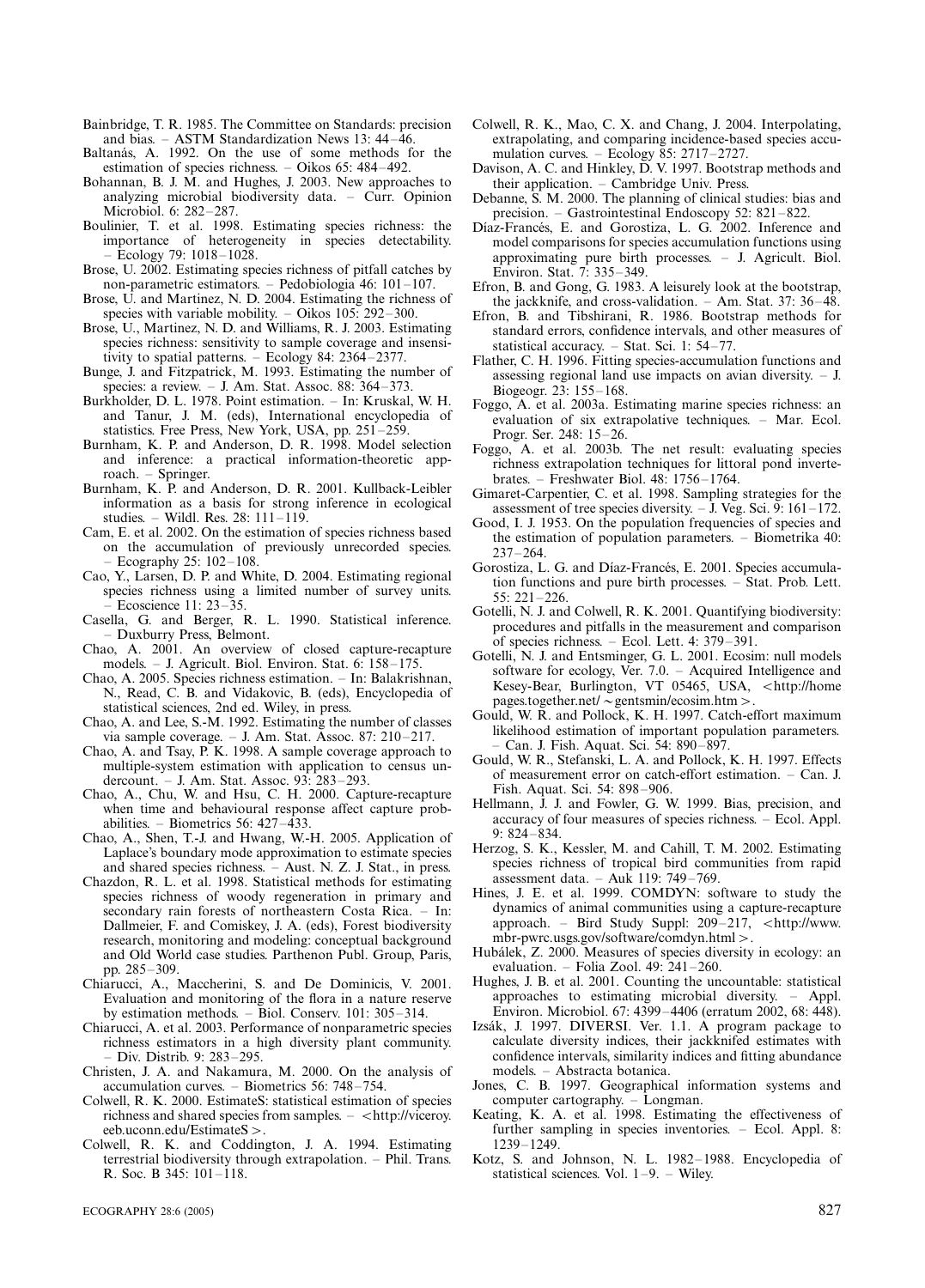- Krebs, C. J. 1999. Ecological methodology. Benjamin/Cummings.
- Lande, R. 1996. Statistics and partitioning of species diversity, and similarity among multiple communities.  $\overline{\phantom{a}}$  - Oikos 76: 5 – 13.
- Lehmann, E. L. 1983. Theory of point estimation. Wiley.
- Longino, J. T., Coddington, J. and Colwell, R. K. 2002. The ant fauna of a tropical rain forest: estimating species richness three different ways. - Ecology 83:  $689-702$ .
- Ludwig, J. A. and Reynolds, J. F. 1988. Statistical ecology: a primer on methods and computing. - Wiley.
- Manly, B. F. J. 1997. Randomization, bootstrap and Monte  $Carlo$  methods in biology.  $-$  Chapman and Hall.
- Mao, C. X. and Colwell, R. K. 2005. Estimation of species richness: mixture models, the role of rare species, and inferential challenges.  $-$  Ecology 86: 1143-1153.
- Mao, C. X., Colwell, R. K. and Chang, J. 2005. Estimating the species accumulation curves using mixtures.  $-$  Biometrics  $6\overline{1}$ : 433-441.
- Marriott, F. H. C. 1990. A dictionary of statistical terms, 5th ed. - Wiley.
- Martin, J. L., Gaston, A. J. and Hitier, S. 1995. The effect of island size and isolation on old growth forest habitat and bird diversity in Gwaii Haanas (Queen Charlotte Islands, Canada). - Oikos 72: 115-131.
- McAleece, N. et al. 1997. BioDiversity Professional Beta Release 1. - <http://www.sams.ac.uk/dml/projects/benthic/ bdpro/index.htm/.
- Melo, A. S. and Froehlich, C. G. 2001. Evaluation of methods for estimating macroinvertebrate species richness using individual stones in tropical streams. - Freshwater Biol. 46: 711-721.
- Melo, A. S. et al. 2003. Comparing species richness among assemblages using sample units: why not use extrapolation methods to standardize different sample sizes?  $-$  Oikos 101:  $398 - 410$ .
- Mood, A. M., Graybill, F. A. and Boes, D. C. 1974. Introduction to the theory of statistics.  $-$  MacGraw-Hill.
- Mouillot, D. and Lepêtre, A. 1999. A comparison of species diversity estimators. - Res. Popul. Ecol.  $41: 203-215$ .
- Nakamura, M. and Peraza, F. 1998. Species accumulation for beta distributed recording probabilities.  $-$  J. Agricult. Biol. Environ. Stat. 3: 17-36.
- Nichols, J. D. and Conroy, M. J. 1996. Estimation of species richness. - In: Wilson, D. E. et al. (eds), Measuring and monitoring biological diversity. Standard methods for mammals. Smithsonian Inst. Press, pp. 226-234.
- Norris, J. L. and Pollock, K. H. 1996. Non-parametric MLE under two closed capture-recapture models with heterogeneity. – Biometrics 52:  $639-649$ .
- Norris, J. L. and Pollock, K. H. 1998. Non-parametric MLE for Poisson species abundance models allowing for heterogeneity between species. – Environ. Ecol. Stat. 5:  $391-402$ .
- Novotny, V. and Basset, Y. 2000. Rare species in communities of tropical insect herbivores: pondering the mystery of singletons. – Oikos 89: 564–572.
- O'Hara, R. B. 2005. Species richness estimators: how many species an dance on the head of a pin? - J. Anim. Ecol. 74:  $375 - 386.$
- Otis, D. L. et al. 1978. Statistical inference from capture data on closed animal populations. – Wildl. Monogr.  $62: 1-135$ .
- Palmer, M. W. 1990. The estimation of species richness by extrapolation. - Ecology 71: 1195-1198.
- Palmer, M. W. 1991. Estimating species richness: the secondorder jackknife reconsidered. - Ecology 72: 1512-1513.
- Petersen, F. T. and Meier, R. 2003. Testing species-richness estimation methods on single-sample collection data using the Danish Diptera. - Biodiv. Conserv. 12:  $667-686$ .
- Petersen, F. T., Meier, R. and Larsen, M. N. 2003. Testing species richness estimation methods using museum label data on the Danish Asilidae. - Biodiv. Conserv. 12: 687-701.
- Peterson, A. T. and Slade, N. A. 1998. Extrapolating inventory results into biodiversity estimates and the importance of stopping rules. - Div. Distrib. 4:  $95-105$ .
- Picard, N., Karembé, M. and Birnbaum, P. 2004. Species-area curve and spatial pattern. – Ecoscience 11:  $45-54$ .
- Pledger, S. 2000. Unified maximum likelihood estimates for  $closed$  capture-recapture models using mixtures.  $-$  Biometrics 56: 434-442.
- Pledger, S. and Schwarz, C. J. 2002. Modelling heterogeneity of survival in band-recovery data using mixtures.  $-$  J. Appl. Stat. 29: 315-327.
- Poulin, R. 1998. Comparison of three estimators of species richness in parasite component communities.  $-$  J. Parasitol.  $84:485-490.$
- Rexstad, E. and Burnham, K. P. 1991. User's guide for interactive program CAPTURE. Abundance estimation of closed animal populations. – Colorado State Univ. Fort<br>Collins. CO. <http://www.mbr-pwrc.usgs.gov/software.  $\epsilon$ http://www.mbr-pwrc.usgs.gov/software.  $html$ .
- Rosenberg, D. K., Overton, W. S. and Anthony, R. G. 1995. Estimation of animal abundance when capture probabilities are low and heterogeneous. – J. Wildl. Manage. 59: 252– 261.
- Rosenzweig, M. L. et al. 2003. Estimating diversity in unsampled habitats of a biogeographical province.  $\sim$  Conserv. Biol. 17: 864-874.
- Ross, G. J. S. 1987. Maximum likelihood program. Ver. 3.08. / Numerical Algorithm Group, Downers Grove, IL,  $\text{Khtp:}/\text{sci.}$  agr.ca/sthyacinthe/biblio/i/n/m003032.htm  $\text{S.}$
- Samu, F. and Lövei, G. L. 1995. Species richness of a spider community (Araneae): extrapolation from simulated increasing sampling effort. - Euro. J. Entomol. 92: 633-638.
- Soberón, M. J. and Llorente, B. J. 1993. The use of species accumulation functions for the prediction of species richness. – Conserv. Biol. 7: 480–488.
- Sokal, R. R. and Rohlf, F. J. 1995. Biometry: the principles and practice of statistics in biological research. - Freeman.
- Stanley, T. R. and Burnham, K. P. 1998. Estimator selection for closed-population capture-recapture.  $-$  J. Agricult. Biol. Environ. Stat. 3: 131-150.
- Stark, P. B. 1997-2002. SticiGui: statistics tools for internet and classroom instruction with a graphical user interface.  $-$ Dept of Statistics, Univ. of California, Berkeley, USA, B/http://www.stat.berkeley.edu/users/stark/SticiGui/Text/index.  $htm$ .
- Stuart, A. and Ord, J. K. 1991. Kendall's advanced theory of statistics, volume 2: classical inference and relationships Edward Arnold.
- Thomas, G. 2000. Bio-dap diversity indices.  $-$  <http://detritus. inhs.uiuc.edu/wes/populations.html/.
- Tietjen, G. L. 1986. A topical dictionary of statistics - Chapman and Hall.
- Turner, W., Leitner, W. and Rosenzweig, M. 2001. ws2m: software for the measurement and analysis of species diversity. -  $\langle$ http://eebweb.arizona.edu/diversity/ $\rangle$ .
- Wagner, H. H. and Wildi, O. 2002. Realistic simulation of the effects of abundance distribution and spatial heterogeneity on non-parametric estimators of species richness. - Ecoscience 9: 241-250.
- Walsh, S. J. 1997. Limitations to the robustness of binormal ROC curves: effects of model misspecification and location of decision thresholds on bias, precision, size and power. - Stat. Medicine 16: 669-679.
- Walther, B. A. et al. 1995. Sampling effort and parasite species richness. - Parasitol. Today 11:  $306-310$ .
- Walther, B. A. 1997. Comparative studies of ectoparasite communities of birds.  $-$  Ph. D. thesis, Oxford Univ., Oxford.
- Walther, B. A. and Morand, S. 1998. Comparative performance of species richness estimation methods. - Parasitology 116:  $395 - 405$ .
- Walther, B. A. and Martin, J. L. 2001. Species richness estimation of bird communities: how to control for sampling effort? - Ibis 143: 413-419.